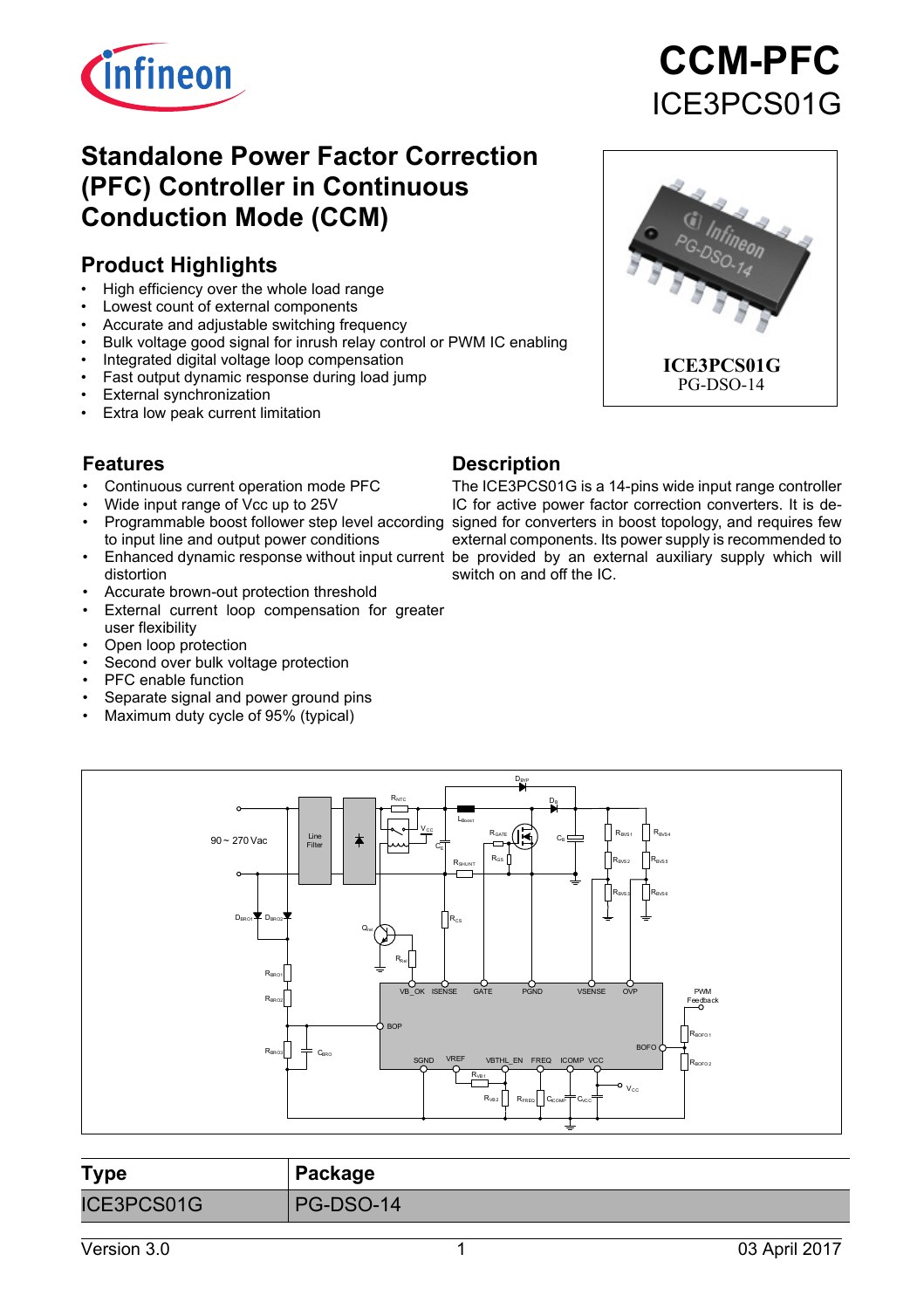

| Frequency Setting and External Synchronization 8 |                                             |
|--------------------------------------------------|---------------------------------------------|
|                                                  |                                             |
|                                                  |                                             |
| Input Voltage Brownout Protection(BOP) 11        |                                             |
| Second Over Voltage Protection (OVP2) 12         |                                             |
|                                                  |                                             |
|                                                  |                                             |
|                                                  | Bulk Voltage Monitor and Enable Function 12 |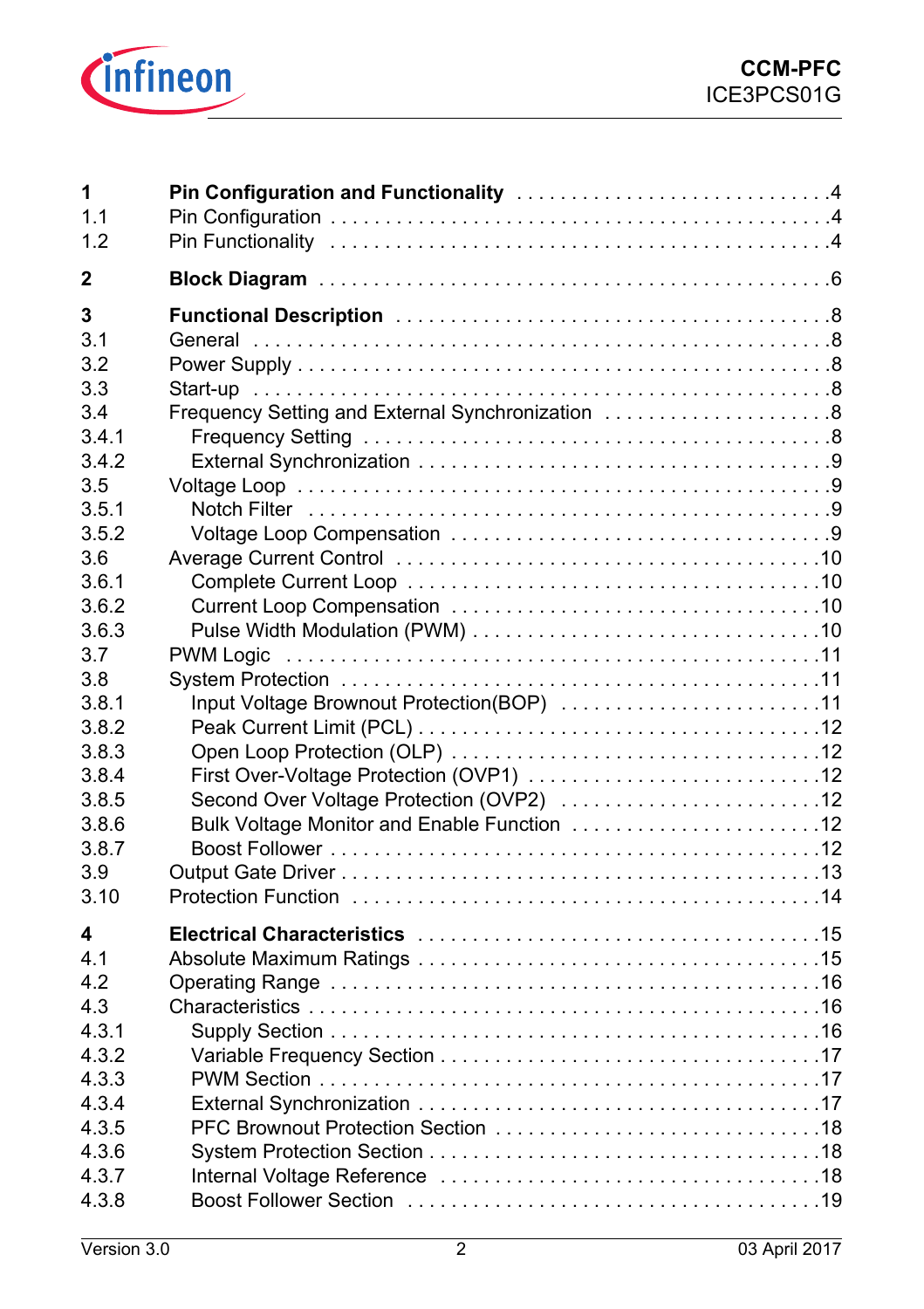

| 4.3.13 |  |
|--------|--|
| 4.3.12 |  |
| 4.3.11 |  |
| 4.3.10 |  |
| 4.3.9  |  |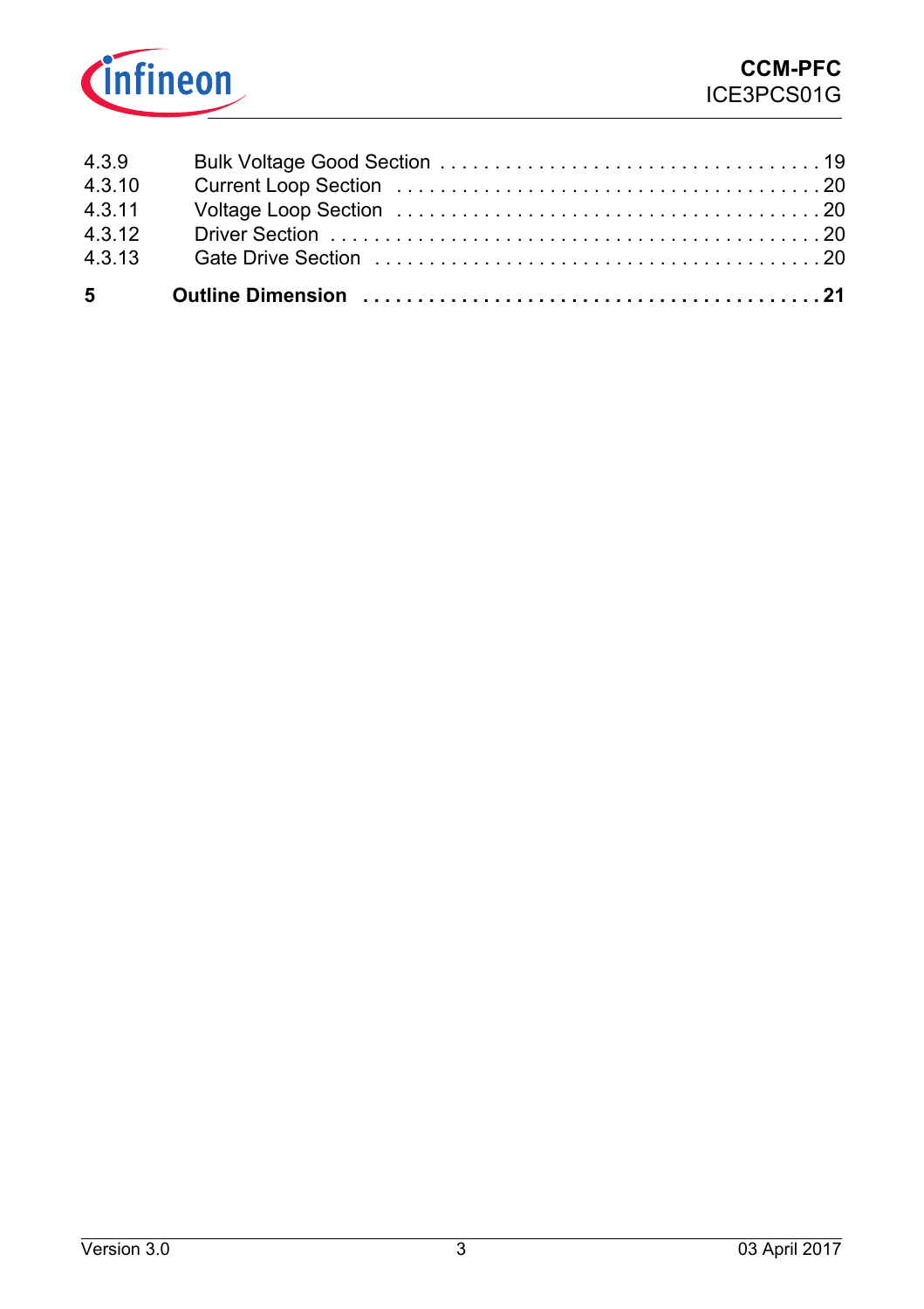



## <span id="page-3-0"></span>**1 Pin Configuration and Functionality**

## <span id="page-3-1"></span>**1.1 Pin Configuration**

*infineon* 

| Pin | Symbol        | <b>Function</b>                  |
|-----|---------------|----------------------------------|
| 1   | <b>BOFO</b>   | <b>Boost Follower Setting</b>    |
| 2   | ISENSE        | <b>Current Sense Input</b>       |
| 3   | SGND          | Signal Ground                    |
| 4   | <b>ICOMP</b>  | <b>Current Loop Compensation</b> |
| 5   | <b>FREQ</b>   | Switching Frequency Setting      |
| 6   | VB OK         | Bulk Voltage OK signal           |
| 7   | VBTHL EN      | <b>PFC Enable Function</b>       |
| 8   | <b>VREF</b>   | <b>Voltage Reference</b>         |
| 9   | <b>BOP</b>    | <b>Brownout Protection</b>       |
| 10  | <b>OVP</b>    | Over Voltage Protection          |
| 11  | <b>VSENSE</b> | <b>Bulk Voltage Sense</b>        |
| 12  | VCC           | IC Supply Voltage                |
| 13  | GATE          | Gate Drive                       |
| 14  | <b>PGND</b>   | Power Ground                     |





### <span id="page-3-2"></span>**1.2 Pin Functionality**

#### **BOFO (Boost Follower setting)**

An external DC voltage to this pin indicating the PWM output power which can be set to enter the Boost follower low step.

#### **ISENSE (Current Sense Input)**

The ISENSE Pin senses the voltage drop at the external sense resistor  $(R_{SHUNT})$ . This is the input signal for the average current regulation in the current loop. It is also fed to the peak current limitation block.

During power up time, high inrush currents cause high negative voltage drop at  $R_{\text{SHUNT}}$ , driving currents out of pin 2 which could be beyond the absolute maximum ratings. Therefore a series resistor ( $R_{\text{CS}}$ ) of around 50 $\Omega$ is recommended in order to limit this current into the IC.

#### **SGND (Signal Ground)**

The ground potential of the IC.

#### **ICOMP (Current Loop Compensation)**

Low pass filter and compensation of the current control loop. The capacitor which is connected at this pin integrates the output current of OTA6 and averages the current sense signal.

#### **FREQ (Frequency Setting)**

This pin allows the setting of the operating switching frequency by connecting a resistor to ground. The frequency range is from 21kHz to 100kHz.

#### **VB\_OK (Bulk Voltage OK signal)**

This pin is pulled up to 5V internally once the bulk voltage is higher than 95% rated voltage and pulled down to ground once VSENSE pin is lower than preset VBTHL\_EN threshold. This signal can enable the PWM IC or control the inrush relay.

#### **VBTHL\_EN**

An external voltage reference can be applied to VBTHL\_EN\_to\_set\_the\_turn-off\_threshold\_of\_VB\_OK signal. The IC can be shut down by pulling the pin lower than 0.5V

#### **VREF (Voltage Reference)**

This pin is the 5V regulator output with a 5mA sourcing current (minimum).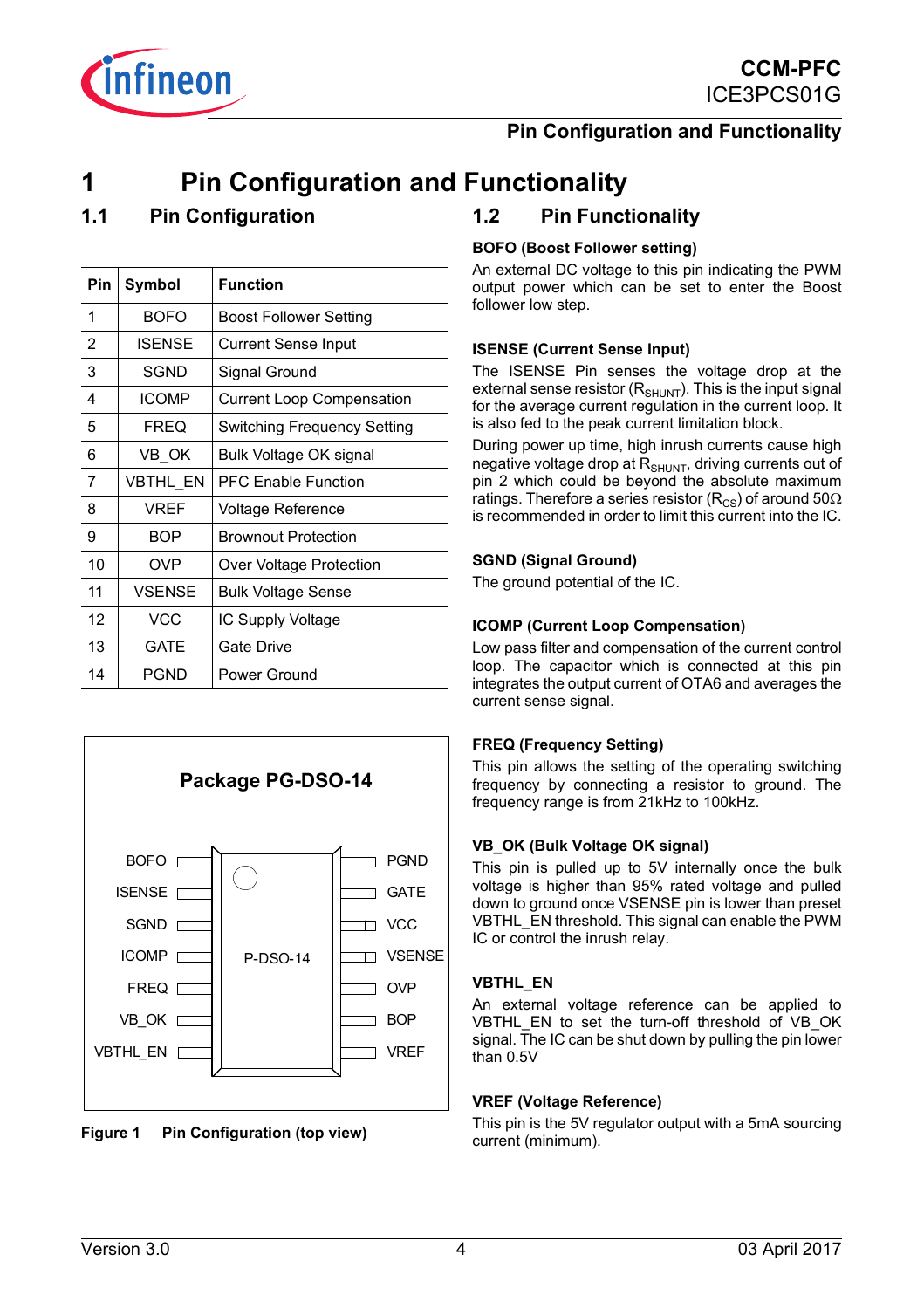

### **Pin Configuration and Functionality**

#### **BOP (Brownout Protection)**

BOP monitors the AC input voltage for Brownout Protection and line range selection

#### **OVP**

A resistive voltage divider from bulk voltage to SGND can set the over voltage protection threshold. This additional OVP is able to ensure system safety operation.

#### **VSENSE**

VSENSE is connected via a resistive divider to the bulk voltage. The voltage of VSENSE relative to SGND represents the output voltage. The bulk voltage is monitored for voltage regulation, over voltage protection and open loop protection.

#### **VCC**

VCC provides the power supply of the ground related to IC section.

#### **GATE**

GATE is the output for driving the PFC MOSFET.Its gate drive voltage is clamped at 15V (typically).

#### **PGND (Power Ground)**

Gate switching ground.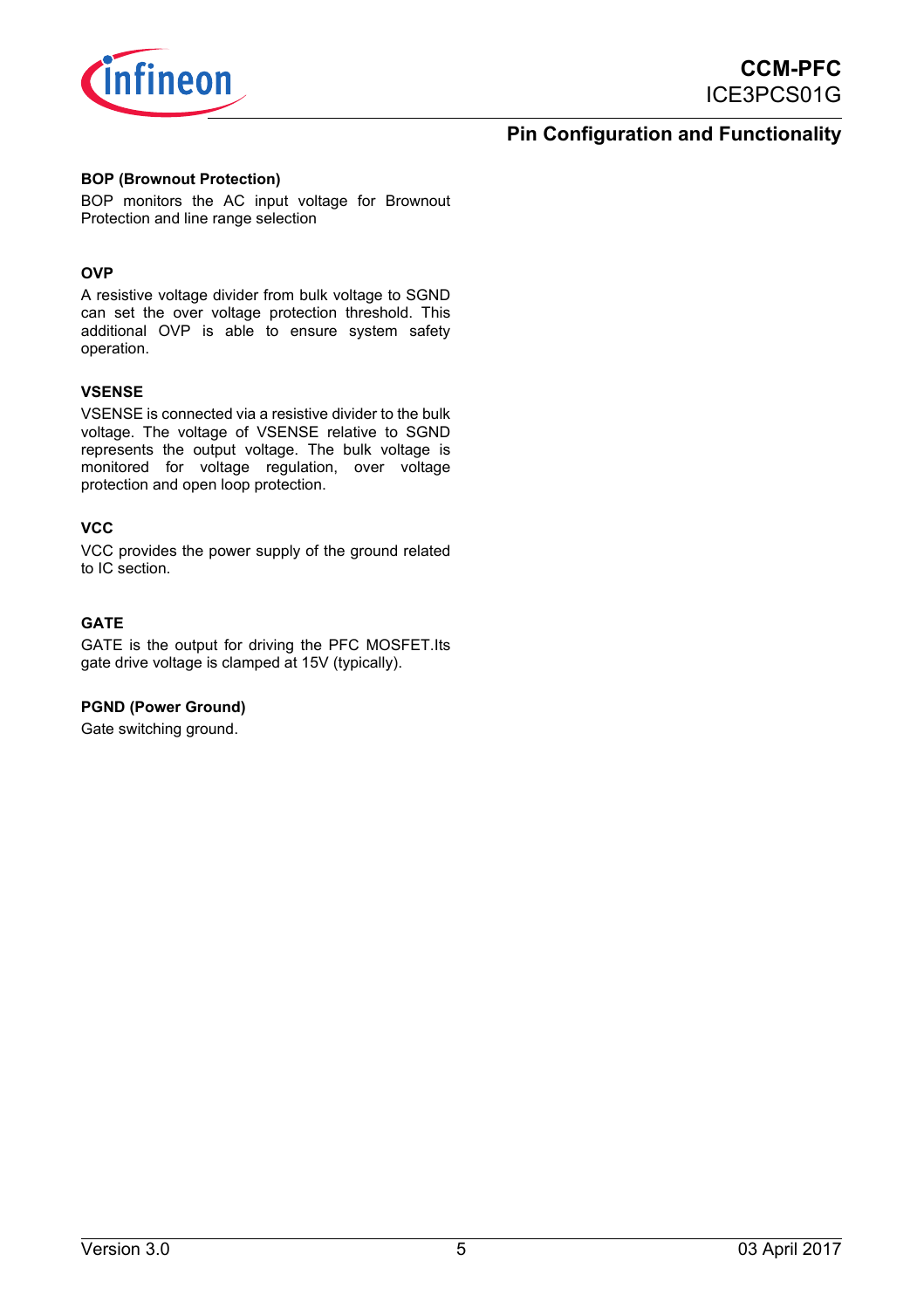

## **Block Diagram**

## <span id="page-5-0"></span>**2 Block Diagram**

A functional block diagram is given in Figure 2. Note that the figure only shows the brief functional block and does not represent the implementation of the IC.



**Figure 2 Block Diagram**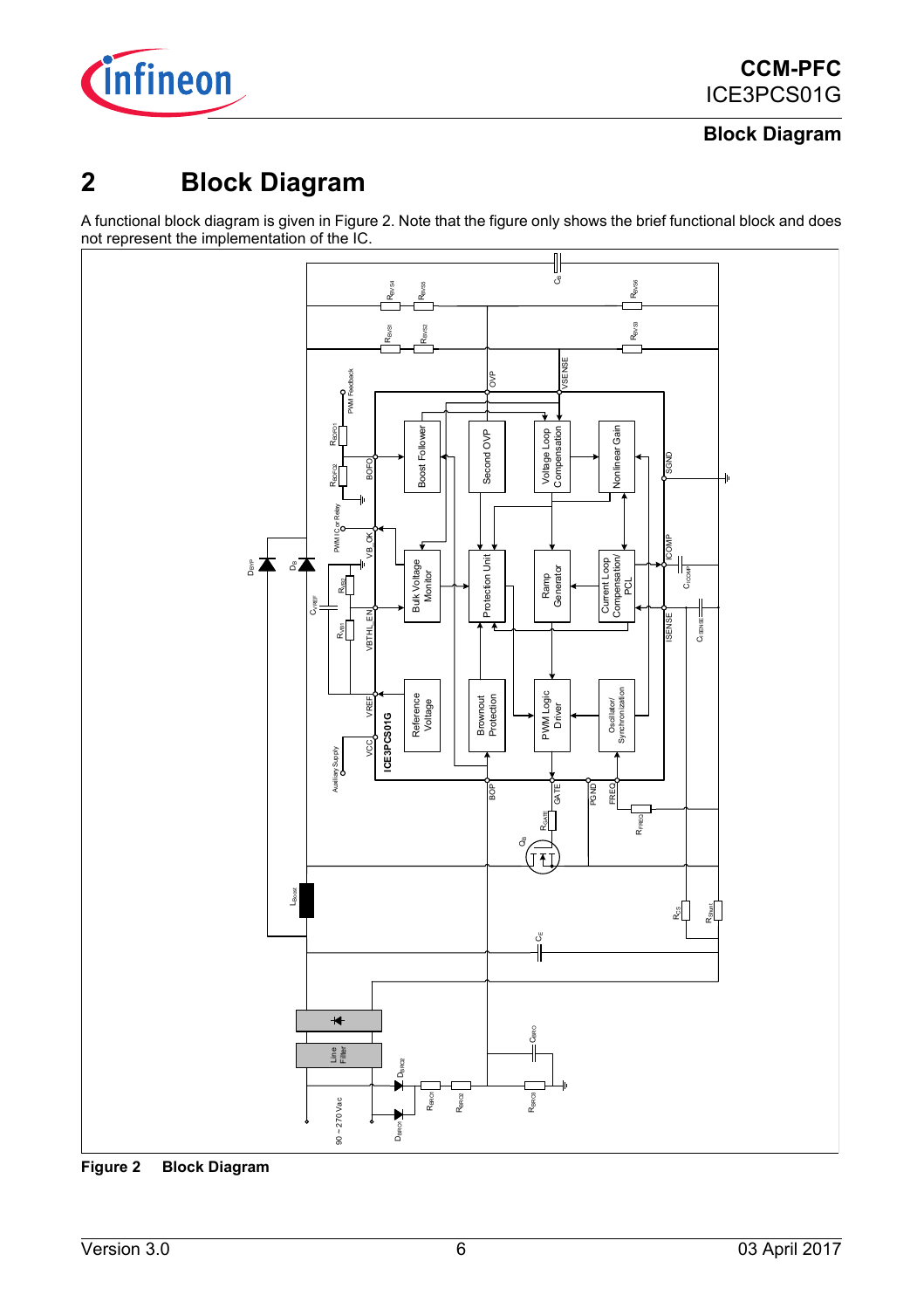

## **Block Diagram**

## **Table 1 Bill Of Material**

| Component                                               | <b>Parameters</b>   |
|---------------------------------------------------------|---------------------|
| Rectifier Bridge                                        | GBU8J               |
| $C_E$                                                   | 100nF/X2/275V       |
| $L_{\text{Boost}}$                                      | 750uH               |
| $\mathsf{Q}_\mathsf{B}$                                 | IPP60R199CP         |
| $\mathsf{D}_{\mathsf{BYP}}$                             | <b>MUR360</b>       |
| $D_B$                                                   | IDT04S60C           |
| $\mathrm{C}_{\mathrm{B}}$                               | 220µF/450V          |
| $D_{BRO12}$                                             | 1N4007              |
| $R_{BRO12}$                                             | $3.9 M\Omega$       |
| $R_{BRO3}$                                              | $130k\Omega$        |
| $C_{BRQ}$                                               | $3\mu$ F            |
| $R_{shunt}$                                             | $30 \text{m}\Omega$ |
| $\mathbf{C}_{\text{isense}}$                            | 1nF                 |
| $\rm\,R_{CS}$                                           | $50\Omega$          |
| $\mathsf{R}_{\mathsf{GATE}}$                            | $3.3\Omega$         |
| $R_{FREQ}$                                              | 67k $\Omega$        |
| $C_{\text{ICOMP}}$                                      | 4.7nF/25V           |
| $R_{\text{BVS1}2}$                                      | $1.5M\Omega$        |
| $R_{\text{BVS3}}$                                       | 18.85kΩ             |
| $\mathsf{R}_{\mathsf{BV}\underline{\mathsf{S4}\dots5}}$ | $2M\Omega$          |
| $\rm R_{\rm BVS6}$                                      | $23k\Omega$         |
| $\mathsf{R}_{\mathsf{VB1}}$                             | $330k\Omega$        |
| $R_{VB2}$                                               | $200k\Omega$        |
| $\mathsf{C}_{\mathsf{VREF}}$                            | 100nF/25V           |
| $R_{\text{BOFQ12}}$                                     | $200k\Omega$        |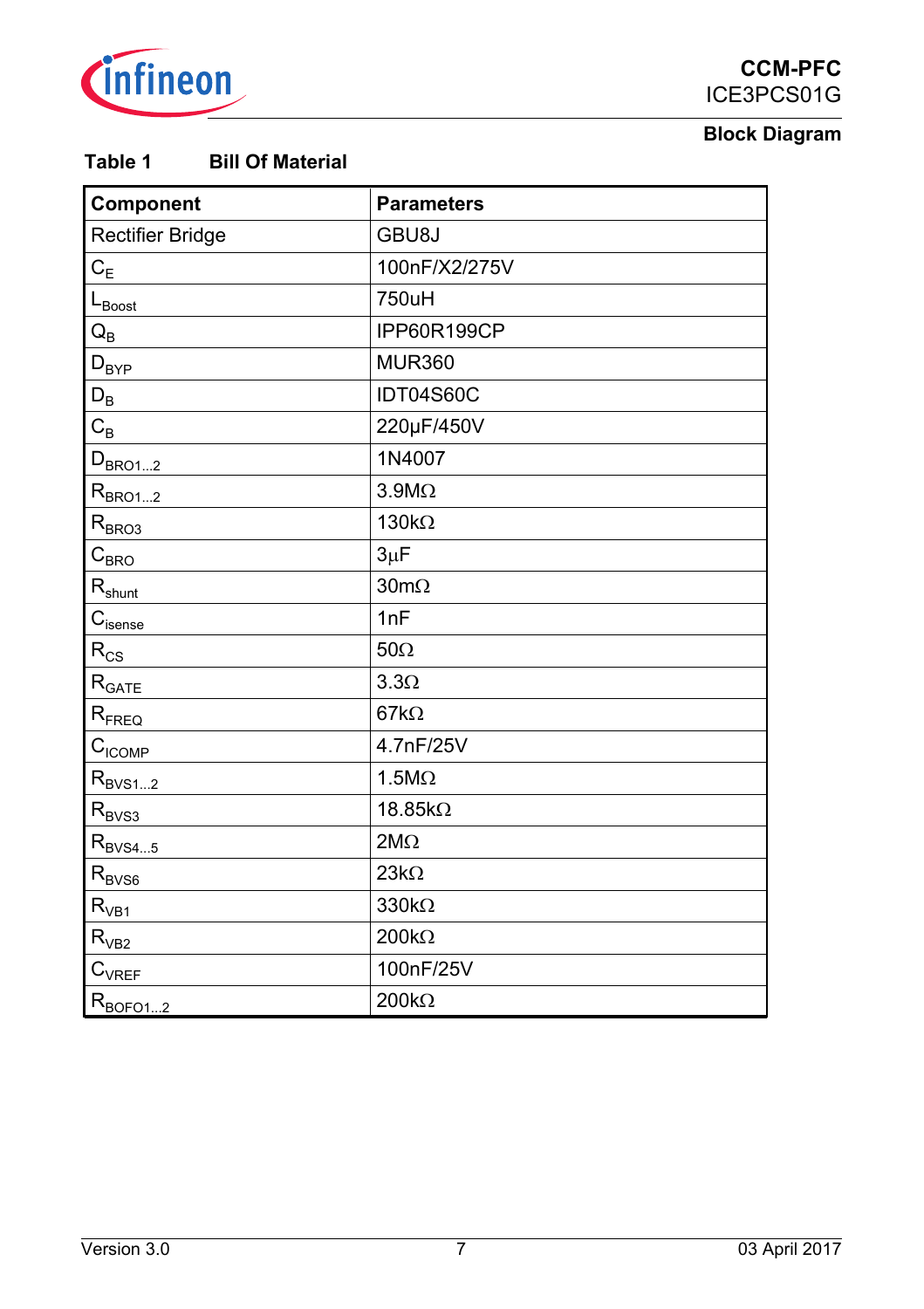

## <span id="page-7-0"></span>**3 Functional Description**

### <span id="page-7-1"></span>**3.1 General**

The ICE3PCS01G is a 14-pins control IC for power factor correction converters. It is suitable for wide range line input applications from 85 to 265 VAC with overall efficiency above 90%. The IC supports converters in boost topology and it operates in continuous conduction mode (CCM) with average current control. The IC operates with a cascaded control; the inner current loop and the outer voltage loop. The inner current loop of the IC controls the sinusoidal profile for the average input current. It uses the dependency of the PWM duty cycle on the line input voltage to determine the corresponding input current. This means the average input current follows the input voltage as long as the device operates in CCM. Under light load condition, depending on the choke inductance, the system may enter into discontinuous conduction mode (DCM) resulting in a higher harmonics but still meeting the Class D requirement of IEC 1000-3-2.

The outer voltage loop controls the output bulk voltage, integrated digitally within the IC. Depending on the load condition, internal PI compensation output is converted to an appropriate DC voltage which controls the amplitude of the average input current.

The IC is equipped with various protection features to ensure safe operating condition for both the system and device.

## <span id="page-7-2"></span>**3.2 Power Supply**

An internal under voltage lockout (UVLO) block monitors the VCC power supply. As soon as it exceeds 12.0V and both voltages at pin 11 (VSENSE) >0.5V and pin 9 (BOP) >1.25V, the IC begins operating its gate drive and performs its startup as shown in Figure 3.

If VCC drops below 11V, the IC is off. The IC will then be consuming typically 1.4mA, whereas consuming 6.7mA during normal operation

The IC can be turned off and forced into standby mode by pulling down the voltage at pin 11 (VSENSE) below 0.5V or the voltage at pin 7 (VBTHL\_EN) below 0.5V.



**Figure 3 State of Operation respect to VCC**

## <span id="page-7-3"></span>**3.3 Start-up**

During power up when the Vout is less than 95% of the rated level, internal voltage loop output increases from initial voltage under the soft-start control. This results in a controlled linear increase of the input current from 0A thus reducing the stress in the external components.

Once Vout has reached 95% of the rated level, the softstart control is released to achieve good regulation and dynamic response and VB\_OK pin outputs 5V indicating PFC stage in normal operation.

## <span id="page-7-4"></span>**3.4 Frequency Setting and External Synchronization**

The IC can provide external switching frequency setting by an external resistor  $R_{EPLQ}$  and the online synchronization by external pulse signal at FREQ pin.

#### <span id="page-7-5"></span>**3.4.1 Frequency Setting**

The switching frequency of the PFC converter can be set with an external resistor  $R_{FREQ}$  at FREQ pin as shown Figure 2. The pin voltage at  $V_{FRFO}$  is typical 1V. The corresponding capacitor for the oscillator is integrated in the device and the  $R_{FREQ}$ /frequency is given in Figure 4. The recommended operating frequency range is from 21kHz to 100kHz. As an example, a R<sub>FREQ</sub> of 67k $\Omega$  at pin FREQ will set a switching frequency  $F_{SW}$  of 65kHz typically.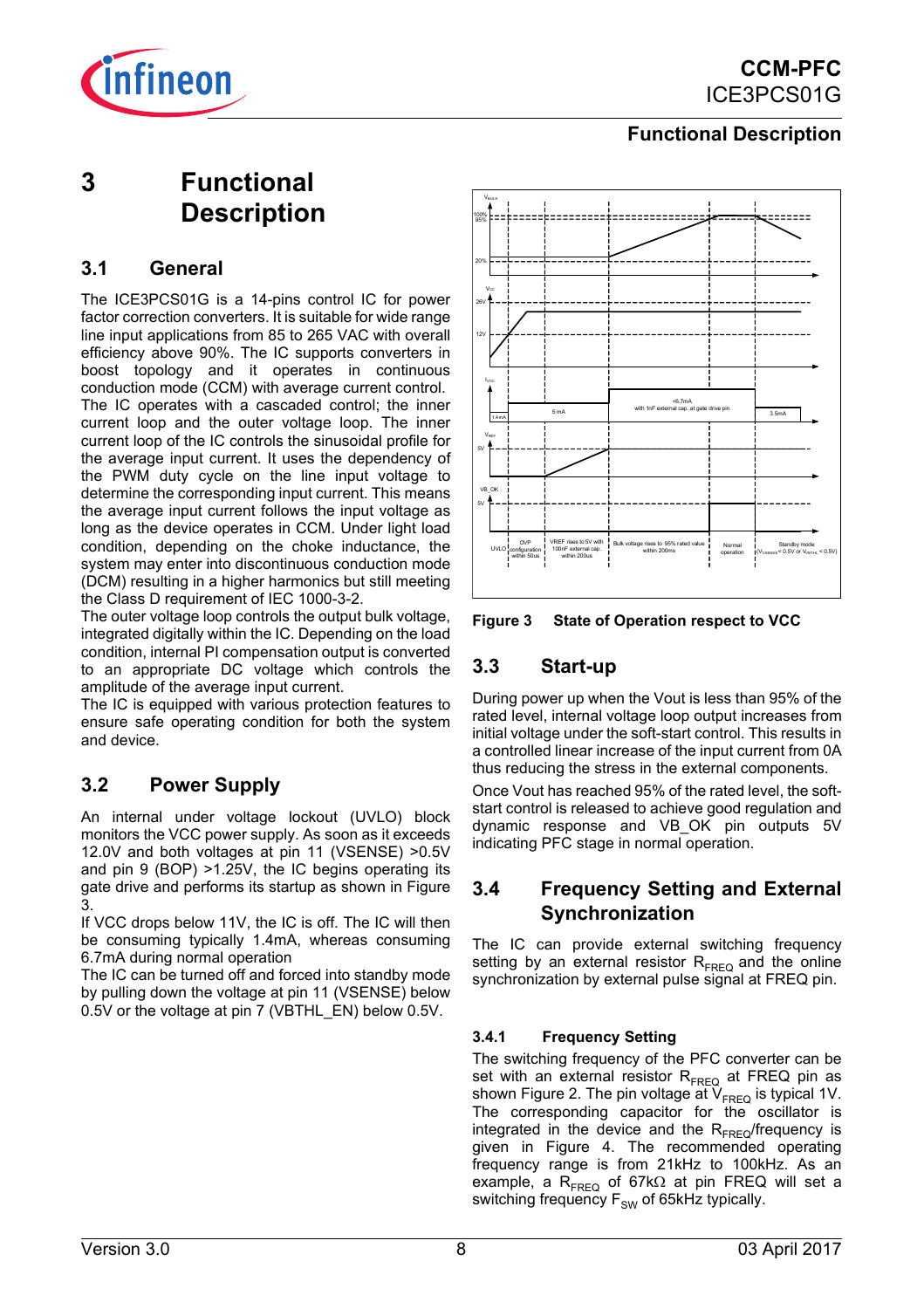



#### **Figure 4 Frequency Versus R<sub>EPEO</sub>**

#### <span id="page-8-0"></span>**3.4.2 External Synchronization**

The switching frequency can be synchronized to the external pulse signal after 6 external pulses delay once the voltage at the FREQ pin is higher than 2.5V. The synchronization means two points. Firstly, the PFC switching frequency is tracking the external pulse signal frequency. Secondly, the falling edge of the PFC signal is triggered by the rising edge of the external pulse signal. Figure 5 shows the blocks of frequency setting and synchronization. The external  $R_{\text{SYN}}$ combined with  $R_{\text{FRFQ}}$  and the external diode  $D_{\text{SYN}}$  can ensure pin voltage to be kept between 1.0V (clamped externally) and 5V (maximum pin voltage). If the external pulse signal has disappeared longer than 108μs (typical) the switching frequency will be synchronized to internal clock set by the external resistor  $R_{\text{FRFO}}$ .



**Figure 5 Frequency Setting and Synchronization**

## <span id="page-8-1"></span>**3.5 Voltage Loop**

The voltage loop is the outer loop of the cascaded control scheme which controls the PFC output bus voltage  $V_{\text{out}}$ . This loop is closed by the feedback sensing voltage at VSENSE which is a resistive divider tapping from  $V_{\text{OUT}}$ . The pin VSENSE is the input of sigma-delta ADC which has an internal reference of 2.5V and sampling rate of 3.55kHz (typical). The voltage loop compensation is integrated digitally for better dynamic response and saving design effort. Figure 6 shows the important blocks of this voltage loop.



#### **Figure 6 Voltage Loop**

#### <span id="page-8-2"></span>**3.5.1 Notch Filter**

In the PFC converter, an averaged current through the output diode of rectified sine waveform charges the output capacitor and results in a ripple voltage at the output capacitor with a frequency two times of the line frequency. In this digital PFC, a notch filter is used to remove the ripple of the sensed output voltage while keeping the rest of the signal almost uninfluenced. In this way, an accurate and fast output voltage regulation without influence of the output voltage ripple is achieved.

#### <span id="page-8-3"></span>**3.5.2 Voltage Loop Compensation**

The Proportion-Integration (PI) compensation of the voltage loop is integrated digitally inside the IC. The digital data out of the PI compensator is converted to analog voltage for current loop control.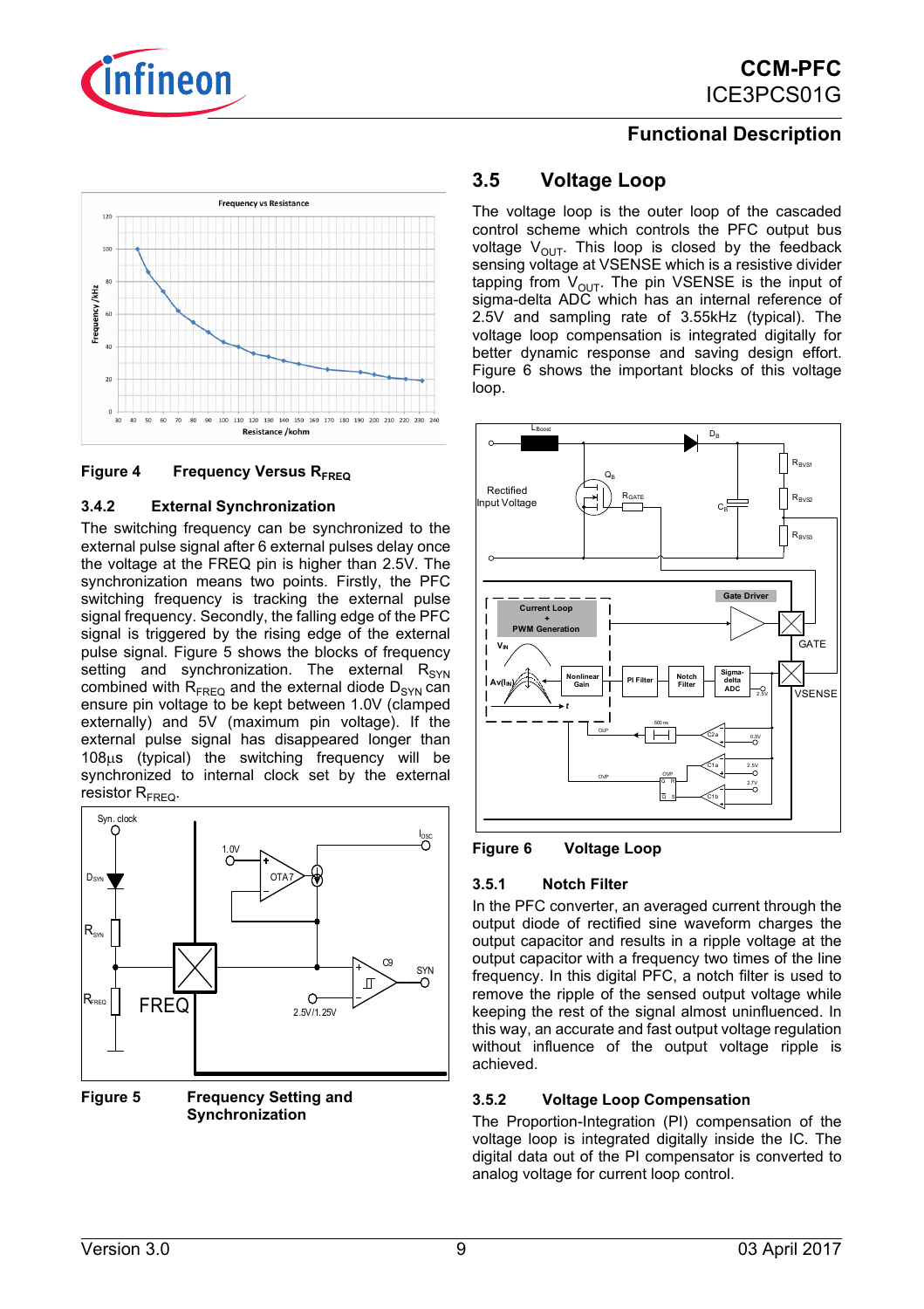

The nonlinear gain block controls the amplitude of the regulated inductor current. The input of this block is the

output voltage of integrated PI compensator. This block has been designed to reduce the voltage loop dependency on the input voltage in order to support the wide input voltage range (85VAC-265VAC). Figure 7 gives the relative output power transfer curve versus the digital word from the integrated PI compensator. The output power at the input voltage of 85VAC and maximum digital word of 256 from PI compensator is set as the normative power and the power curves at different input voltage present the relative power to the normative one.



**Figure 7 Power Transfer Curve**

### <span id="page-9-0"></span>**3.6 Average Current Control**

The choke current is sensed through the voltage across the shunt resistor and averaged by the ICOMP pin capacitor so that the IC can control the choke current to track the instant variation of the input voltage.

#### <span id="page-9-1"></span>**3.6.1 Complete Current Loop**

The complete system current loop is shown in Figure 8. It consists of the current loop block which averages the voltage at ISENSE pin resulted from the inductor current flowing across  $R_{shunt}$ . The averaged waveform is compared with an internal ramp in the ramp generator and PWM block. Once the ramp crosses the average waveform, the comparator C10 turns on the driver stage through the PWM logic block. The Nonlinear Gain block defines the amplitude of the inductor current. The following sections describe the functionality of each individual blocks.





#### <span id="page-9-2"></span>**3.6.2 Current Loop Compensation**

The compensation of the current loop is implemented at the ICOMP pin. This is OTA6 output and a capacitor  $C_{\text{ICOMP}}$  has to be installed at this node to ground (see Figure 8). Under normal mode of the operation, this pin gives a voltage which is proportional to the averaged inductor current. This pin is internally shorted to 5V in the event of standby mode.

#### <span id="page-9-3"></span>**3.6.3 Pulse Width Modulation (PWM)**

The IC employs an average current control scheme in continuous mode (CCM) to achieve the power factor correction. Assuming the loop voltage is working and output voltage is kept constant, the off duty cycle  $D_{\text{DEF}}$ for a CCM PFC system is given as:

$$
D_{\text{OFF}}=V_{\text{IN}}/V_{\text{OUT}}
$$

From the above equation,  $D_{\text{OFE}}$  is proportional to  $V_{\text{IN}}$ .

The objective of the current loop is to regulate the average inductor current such that it is proportional to the off duty cycle  $D_{\text{OFF}}$ , and thus to the input voltage  $V_{IN}$ . Figure 9 shows the scheme to achieve the objective.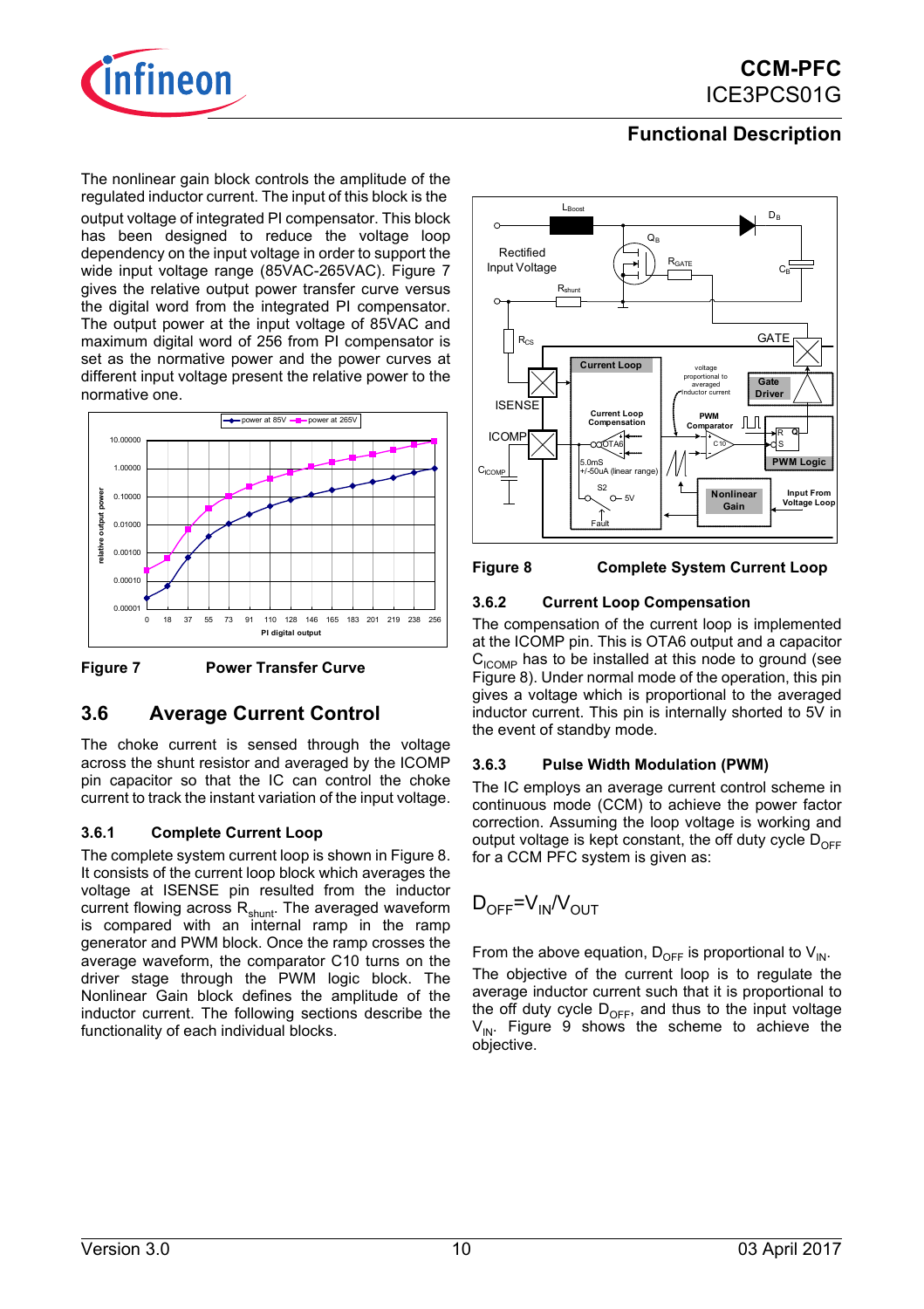





**Figure 9 Average Current Control in CCM**

The PWM is performed by the intersection of a ramp signal with the averaged inductor current at pin 4 (ICOMP). The PWM cycles starts with the Gate turn off for a duration of  $T_{\text{OFEMIN}}$  (600ns typ.) and the ramp is kept discharged. The ramp is allowed to rise after the  $T_{\text{OFEMIN}}$  expires. The off time of the boost transistor ends at the intersection of the ramp signal and the averaged current waveform. This results in the proportional relationship between the average current and the off duty cycle  $D_{DEF}$ .

Figure 10 shows the timing diagrams of the  $T_{\text{OECMM}}$  and the gate waveforms.





## <span id="page-10-0"></span>**3.7 PWM Logic**

The PWM logic block prioritizes the control input signal and generates the final logic signal to turn on the driver stage. The speed of the logic gates in this block, together with the width of the reset pulse  $T_{\text{OFEMIN}}$ , are designed to meet a maximum duty cycle  $D_{MAX}$  of 95% at the GATE output under 65kHz of operation.

In case of high input currents which results in Peak Current Limitation, the GATE will be turned off immediately and maintained in off state for the current PWM cycle. The signal  $T_{\text{OFEMIN}}$  resets (highest priority, overriding other input signals) both the current limit latch and the PWM on latch as illustrated in Figure 11.





## <span id="page-10-1"></span>**3.8 System Protection**

The IC provides numerous protection features in order to ensure the PFC system in safe operation.

#### <span id="page-10-2"></span>**3.8.1 Input Voltage Brownout Protection(BOP)**

Brownout occurs when the input voltage  $V_{\text{IN}}$  falls below the minimum input voltage of the design (i.e. 85V for universal input voltage range) and the  $V_{CC}$  has not entered into the  $V_{\text{CCUVLO}}$  level yet. For a system without BOP, the boost converter will increasingly draw a higher current from the mains at a given output power which may exceed the maximum design values of the input current.

ICE3PCS01G provides a new BOP feature whereby it senses directly the input voltage for Input Brown-Out condition via an external resistor/capacitor/diode network shown in Figure 12. This network provides a filtered value of VIN which turns the IC on when the voltage at pin 9 (BOP) is more than 1.25V. The IC enters into the fault mode when BOP goes below 1.0V. The hysteresis prevents the system to oscillate between normal and fault mode. Note also that the peak of VIN needs to be at least 20% of the rated  $V_{\text{OUT}}$ in order to overcome OLP and powerup system.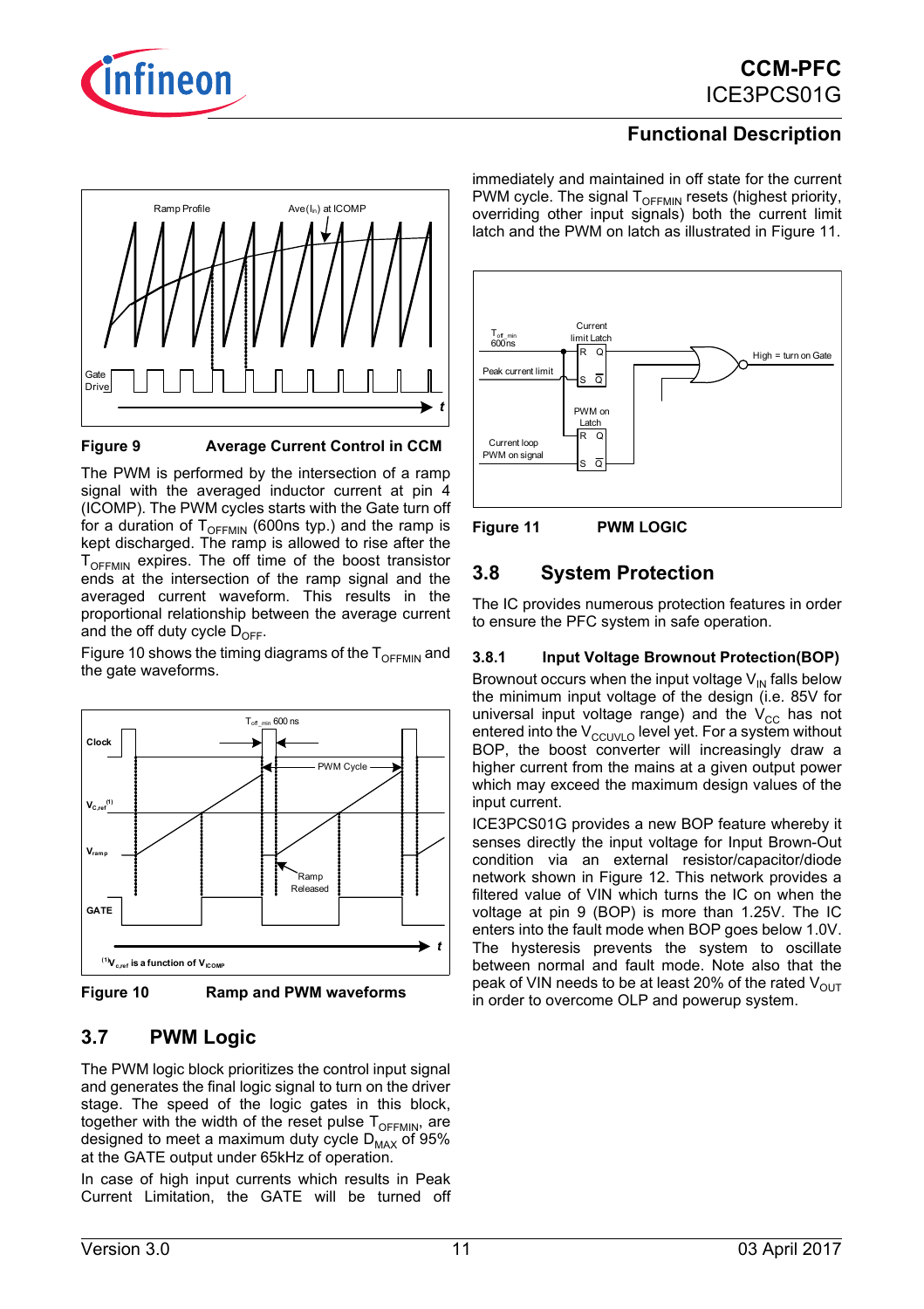



**Figure 12 Input Brownout Protection**

#### <span id="page-11-0"></span>**3.8.2 Peak Current Limit (PCL)**

The IC provides a cycle by cycle peak current limitation (PCL). It is active when the voltage at pin 2 (ISENSE) reaches -0.2V. This voltage is amplified by a factor of - 5 and connected to comparator with a reference voltage of 1.0V as shown in Figure 13. A deglitcher with 200ns after the comparator improves noise immunity to the activation of this protection.





#### <span id="page-11-1"></span>**3.8.3 Open Loop Protection (OLP)**

Whenever VSENSE voltage falls below 0.5V, or equivalently  $V_{\text{OUT}}$  falls below 20% of its rated value, it indicates an open loop condition (i.e. VSENSE pin not connected) or an insufficient input voltage  $V_{IN}$  for normal operation. It is implemented using comparator C2a with a threshold of 0.5V as shown in the IC block diagram in Figure 6.

#### <span id="page-11-2"></span>**3.8.4 First Over-Voltage Protection (OVP1)**

Whenever  $V_{\text{OUT}}$  exceeds the rated value by 8%, the over-voltage protection OVP1 is active as shown in Figure 6. This is implemented by sensing the voltage at

## **Functional Description**

VSENSE pin with respect to a reference voltage of 2.7V. A VSENSE voltage higher than 2.7V will immediately turn off the gate, thereby preventing damage to bus capacitor. After bulk voltage falls below the rated value, gate drive resumes switching again.

#### <span id="page-11-3"></span>**3.8.5 Second Over Voltage Protection (OVP2)**

The second OVP is provided in case that the first one fails due to the aging or incorrect resistors connected to the VSENSE pin. This is implemented by sensing the voltage at pin OVP with respect to a reference voltage of 2.5V. When voltage at OVP pin is higher than 2.5V, the IC will immediately turn off the gate, thereby preventing damage to bus capacitor.

When the bulk voltage drops out of the hysteresis the IC can be latched further or begin auto soft-start. These two protection modes are distinguished through detecting the external equivalent resistance connecting to VBTHL EN pin after Vcc is higher than UVLO threshold as shown in Figure 3. If the equivalent resistance is higher than 100kΩ the IC selects latch mode for second OVP, otherwise auto soft-start mode.

In normal operation the trigger level of second OVP should be designed higher than the first. However in the condition of mains transient overshoot the bulk voltage may be pulled up to the peak value of mains that is higher than the threshold of OVP1 and OVP2. In this case the OVP1 and OVP2 are triggered in the same time the IC will shut down the gate drive until bulk voltage falls out of the two protection hysteresis, then resume the gate drive again.

#### <span id="page-11-4"></span>**3.8.6 Bulk Voltage Monitor and Enable Function**

The IC monitors the bulk voltage through VSENSE pin and output a TTL signal to enable PWM IC or control inrush relay. During soft-start, once the bulk voltage is higher than 95% rated value, pin VB\_OK outputs a high level. The threshold to trigger the low level is decided by the pin VBTHL\_EN voltage which can be adjustable externally.

When pin VBTHL\_EN is pulled down externally lower than 0.5V, IC will enters into standby mode and most of the function blocks are turned off. When the disable signal is released the IC recovers by soft-start.

#### <span id="page-11-5"></span>**3.8.7 Boost Follower**

The IC provides adjustable lower bulk voltage in case of low line input and light output power. The low line condition is determined when pin BOP voltage is less than 2.3V. Pin BOFO is connected to PWM feedback voltage through a voltage divider, representing the output power. The light load condition is determined when pin BOFO voltage is less than 0.5V. Once these two conditions are met in the same time, a 20μA current source is flowing out of pin VSENSE so that the bulk voltage should be reduced to a lower level in order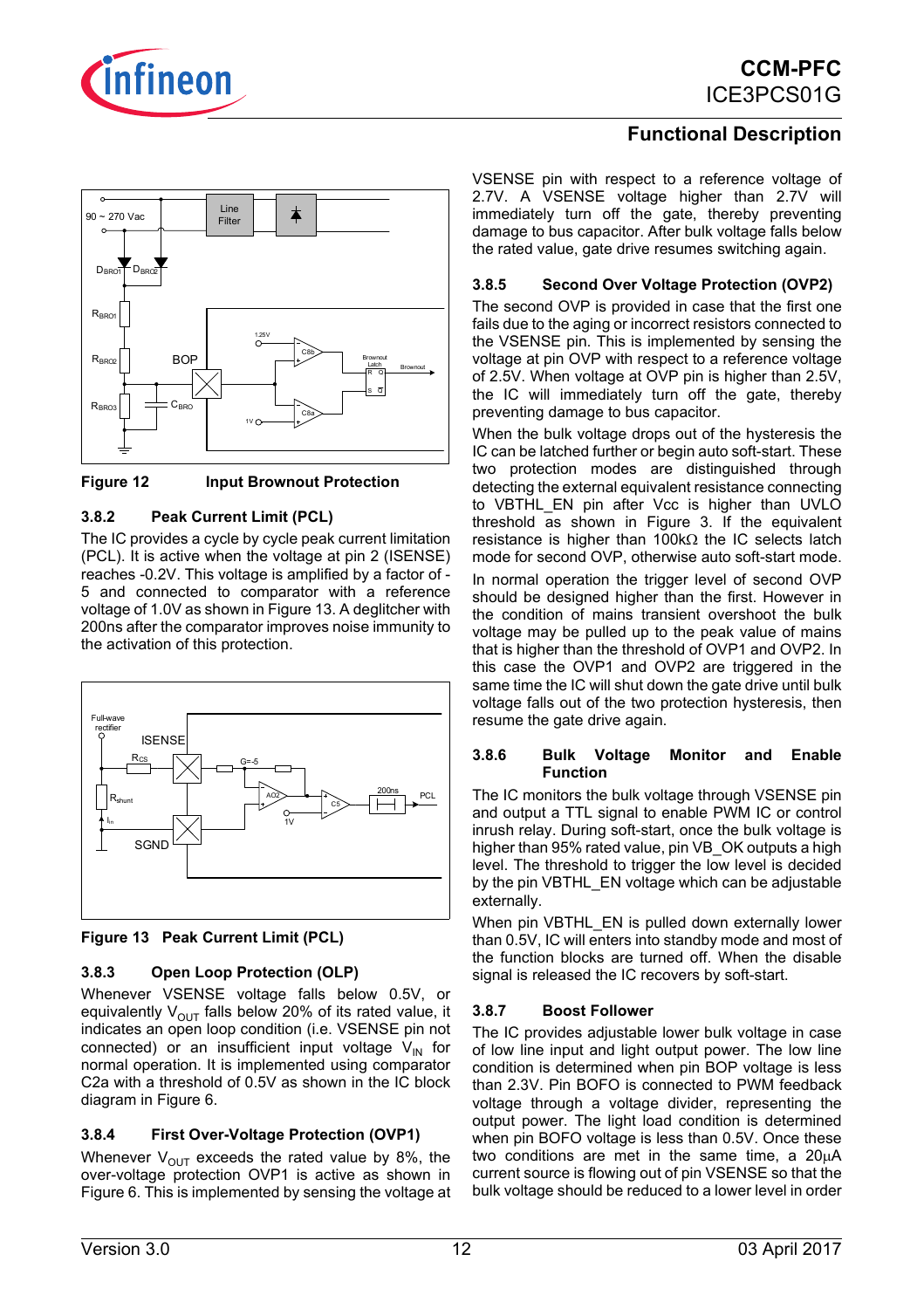

to keep the VSENSE voltage same as the internal reference 2.5V as shown in Figure 14.



#### **Figure 14 Boost Follower**

The reduced bulk voltage can be designed by upper side resistance of voltage divider from pin VSENSE. Thus the low side resistance is designed by the voltage divider ratio from the reference 2.5V to the rated bulk voltage. A internal 300kΩ resistor will be paralleled with external low side resistor of BOFO pin to provide the adjustable hysteresis for PWM feedback voltage when boost follower is activated.

The boost follower feature will be disabled internally during PFC soft-start in order to prevent bulk voltage oscillation due to the unstable PWM feedback voltage. This feature can also be disabled externally by pulling up pin BOFO higher than 0.5V continuously.

## <span id="page-12-0"></span>**3.9 Output Gate Driver**

The output gate driver is a fast totem pole gate drive. It has an in-built cross conduction currents protection and a Zener diode Z1 (see Figure 15) to protect the external transistor switch against undesirable over voltages. The maximum voltage at pin 13 (GATE) is typically clamped at 15V.

The output is active HIGH and at VCC voltages below the under voltage lockout threshold  $V_{CCUVLO}$ , the gate drive is internally pull low to maintain the off state.



**Figure 15 Gate Driver**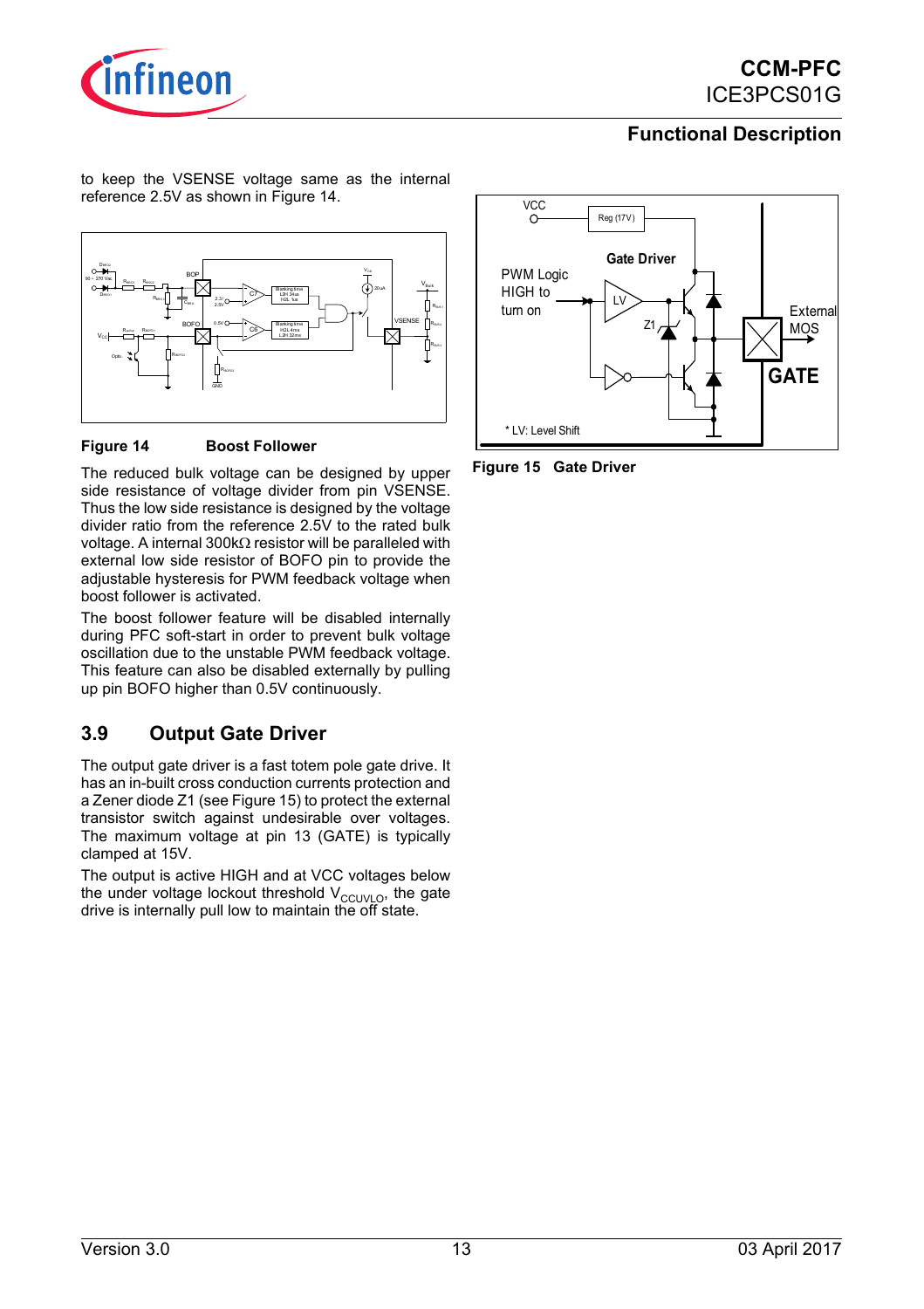

## <span id="page-13-0"></span>**3.10 Protection Function**

| <b>Description of Fault</b>                                                     | <b>Fault-Type</b>                              | <b>Min. Duration</b><br>of Effect | Consequence                                                                      |
|---------------------------------------------------------------------------------|------------------------------------------------|-----------------------------------|----------------------------------------------------------------------------------|
| Voltage at Pin ISENSE <<br>$-200mV$                                             | PCL                                            | $200$ ns                          | Gate Driver is turned off immediately during<br>current switching cycle          |
| Voltage at Pin BOP < 1V                                                         | <b>BOP</b>                                     | 20 <sub>µ</sub>                   | Gate Driver is turned off. Soft-restart after BOP<br>voltage $> 1.25V$           |
| Voltage at Pin VSENSE < 0.5V                                                    | <b>OLP</b>                                     | $1 \mu s$                         | Power down. Soft-restart after VSENSE voltage<br>> 0.5V                          |
| Voltage at Pin VSENSE < 0.8V<br>when boost follower is active                   | OLP                                            | $1 \mu s$                         | Disable boost follower function.                                                 |
| Voltage at Pin VSENSE ><br>108% of rated level                                  | OVP <sub>1</sub>                               | $12 \mu s$                        | Gate Driver is turned off until VSENSE voltage <<br>2.5V.                        |
| Voltage at Pin OVP > 2.5V and<br>Voltage at Pin VSENSE ><br>108% of rated level | OVP1 and<br>OVP <sub>2</sub>                   | $12 \mu s$                        | Gate Driver is turned off until bulk voltage drops<br>out of both OVP hysteresis |
| Voltage at Pin OVP > 2.5V                                                       | OVP2 (latch<br>mode)                           | $12µ$ s                           | Latched fault mode. Soft-restart after $V_{CC}$ UVLO                             |
| Voltage at Pin OVP > 2.5V                                                       | OV <sub>P2</sub><br>(auto-<br>restart<br>mode) | $12 \mu s$                        | Gate Driver is turned off. Soft-restart after OVP<br>voltage $< 2.3V$            |
| Voltage at Pin VBTHL EN <<br>0.5V after $V_{cc}$ > 7V                           | OVP2 mode<br>detection                         | 18 <sub>µ</sub>                   | IC enters soft-restart mode after OVP2<br>released.                              |
| Voltage at Pin VBTHL EN ><br>0.5V after $V_{CC}$ > 7V                           | OVP2 mode<br>detection                         | 18 <sub>µ</sub>                   | IC enters latch mode after OVP2 released.                                        |
| Voltage at Pin VBTHL EN <<br>0.5V when Vref outputs 5V                          | <b>Disable</b><br>function                     | $9 \mu s$                         | Power down. Soft-restart after disable signal is<br>released.                    |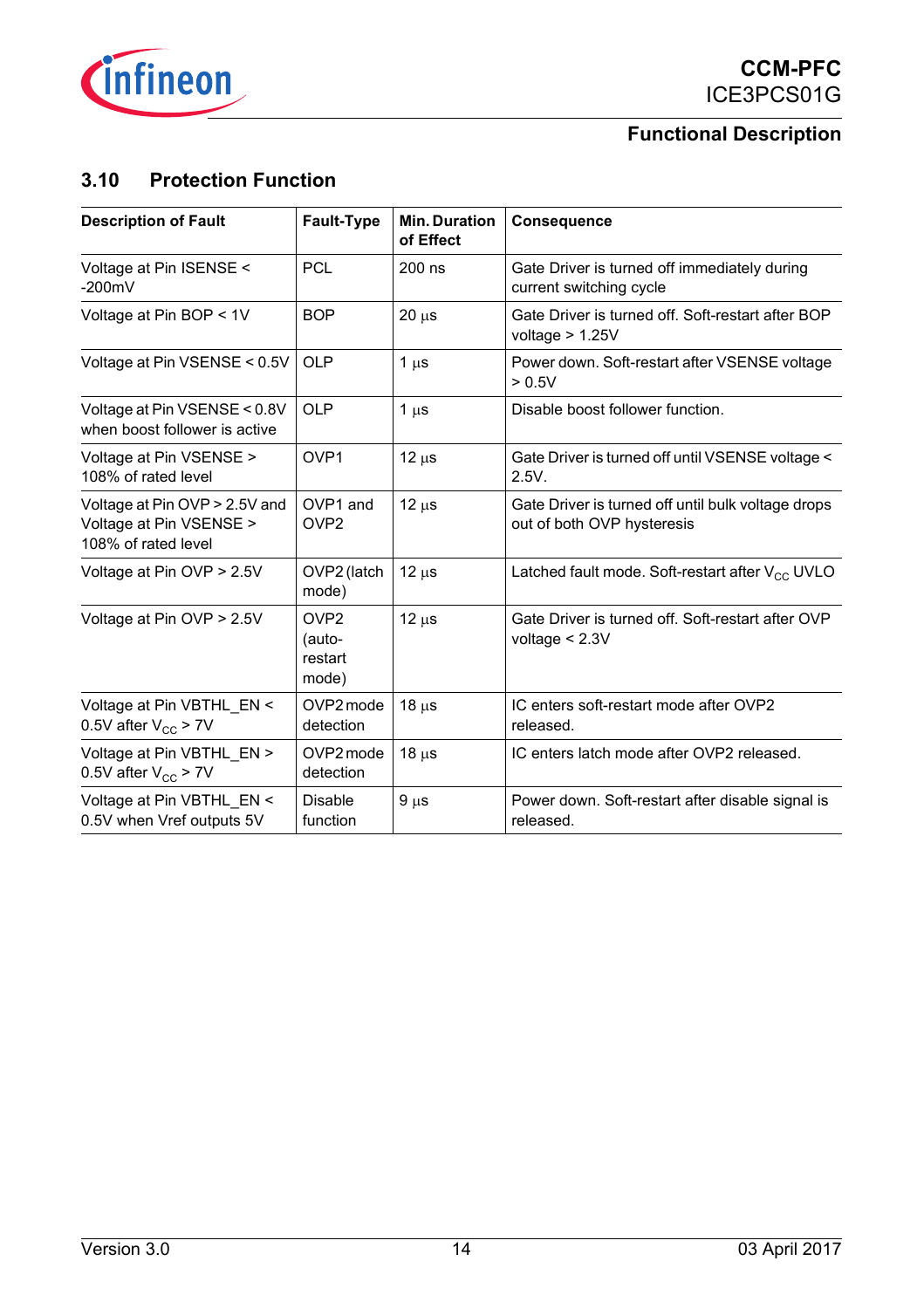

## <span id="page-14-0"></span>**4 Electrical Characteristics**

All voltages are measured with respect to ground (pin 3). The voltage levels are valid if other ratings are not violated.

## <span id="page-14-1"></span>**4.1 Absolute Maximum Ratings**

Absolute maximum ratings are defined as ratings, which when being exceeded may lead to destruction of the integrated circuit. For the same reason make sure, that any capacitor that will be connected to pin 12 (VCC) is discharged before assembling the application circuit.

| <b>Parameter</b>             | Symbol                                                  | <b>Values</b> |      | Unit           | <b>Note / Test Condition</b> |                                         |
|------------------------------|---------------------------------------------------------|---------------|------|----------------|------------------------------|-----------------------------------------|
|                              |                                                         | Min.          | Typ. | Max.           |                              |                                         |
| <b>VCC Supply Voltage</b>    | $\mathsf{V}_{\text{VCC}}$                               | $-0.3$        |      | 26             | V                            |                                         |
| <b>GATE Voltage</b>          | $V_{\text{GATE}}$                                       | $-0.3$        |      | 17             | $\vee$                       | Clamped at 15V if<br>driven internally. |
| <b>ISENSE Voltage</b>        | $\mathsf{V}_{\mathsf{ISENSE}}$                          | $-20$         |      | 5.3            | $\vee$                       | 1)                                      |
| <b>ISENSE Current</b>        | <b>ISENSE</b>                                           | $-1$          |      | 1              | mA                           |                                         |
| <b>VSENSE Voltage</b>        | $\mathsf{V}_{\text{VSENSE}}$                            | $-0.3$        |      | 5.3            | $\vee$                       |                                         |
| <b>VSENSE Current</b>        | <b>I</b> <sub>VSENSE</sub>                              | $-1$          |      | 1              | <b>mA</b>                    |                                         |
| <b>ICOMP Voltage</b>         | $\mathsf{V}_{\mathsf{ICOMP}}$                           | $-0.3$        |      | 5.3            | V                            |                                         |
| <b>FREQ Voltage</b>          | $\mathsf{V}_{\mathsf{F}\mathsf{R}\mathsf{E}\mathsf{Q}}$ | $-0.3$        |      | 5.3            | V                            |                                         |
| <b>VREF Voltage</b>          | $\mathsf{V}_{\mathsf{VREF}}$                            | $-0.3$        |      | $V_{VREF\_0A}$ | $\vee$                       |                                         |
| <b>BOP Voltage</b>           | $V_{BOP}$                                               | $-0.3$        |      | 9.5            | $\vee$                       | 2)                                      |
| <b>BOP Current</b>           | $I_{BOP}$                                               | $-1$          |      | 35             | μA                           |                                         |
| VB OK Voltage                | $V_{VB\_OK}$                                            | $-0.3$        |      | 5.3            | $\vee$                       |                                         |
| <b>VBTHL/EN Voltage</b>      | $\mathsf{V}_{\mathsf{VBTHL}}$                           | $-0.3$        |      | 5.3            | $\vee$                       |                                         |
| <b>BOFO</b> Voltage          | $V_{BOFO}$                                              | $-0.3$        |      | 5.3            | V                            |                                         |
| <b>OVP Voltage</b>           | $\mathsf{V}_{\mathsf{OVP}}$                             | $-0.3$        |      | 5.3            | $\vee$                       |                                         |
| Junction Temperature         | $T_{\rm J}$                                             | $-40$         |      | 150            | °C                           |                                         |
| Storage Temperature          | $T_{A, \mathrm{STO}}$                                   | $-55$         |      | 150            | °C                           |                                         |
| <b>Thermal Resistance</b>    | $\mathsf{R}_{\mathsf{THJA}}$                            |               |      | 140            | K/W                          | Junction to Air                         |
| <b>Soldering Temperature</b> | ${\sf T}_{\rm SLD}$                                     |               |      | 260            | °C                           | Wave Soldering <sup>3)</sup>            |
| <b>ESD Capability</b>        | $\mathsf{V}_{\mathsf{ESD}}$                             |               |      | 2              | kV                           | Human Body Model <sup>4)</sup>          |

<sup>1)</sup> Absolute ISENSE current should not be exceeded<br> $\frac{2}{3}$  Absolute POB current should not be exceeded

<sup>2)</sup> Absolute BOP current should not be exceeded<br><sup>3)</sup> According to IESD22A111

<sup>3)</sup> According to JESD22A111<br>4) According to FIA(JESD22-4)

4) According to EIA/JESD22-A114-B (discharging an 100 pF capacitor through an 1.5kΩ series resistor)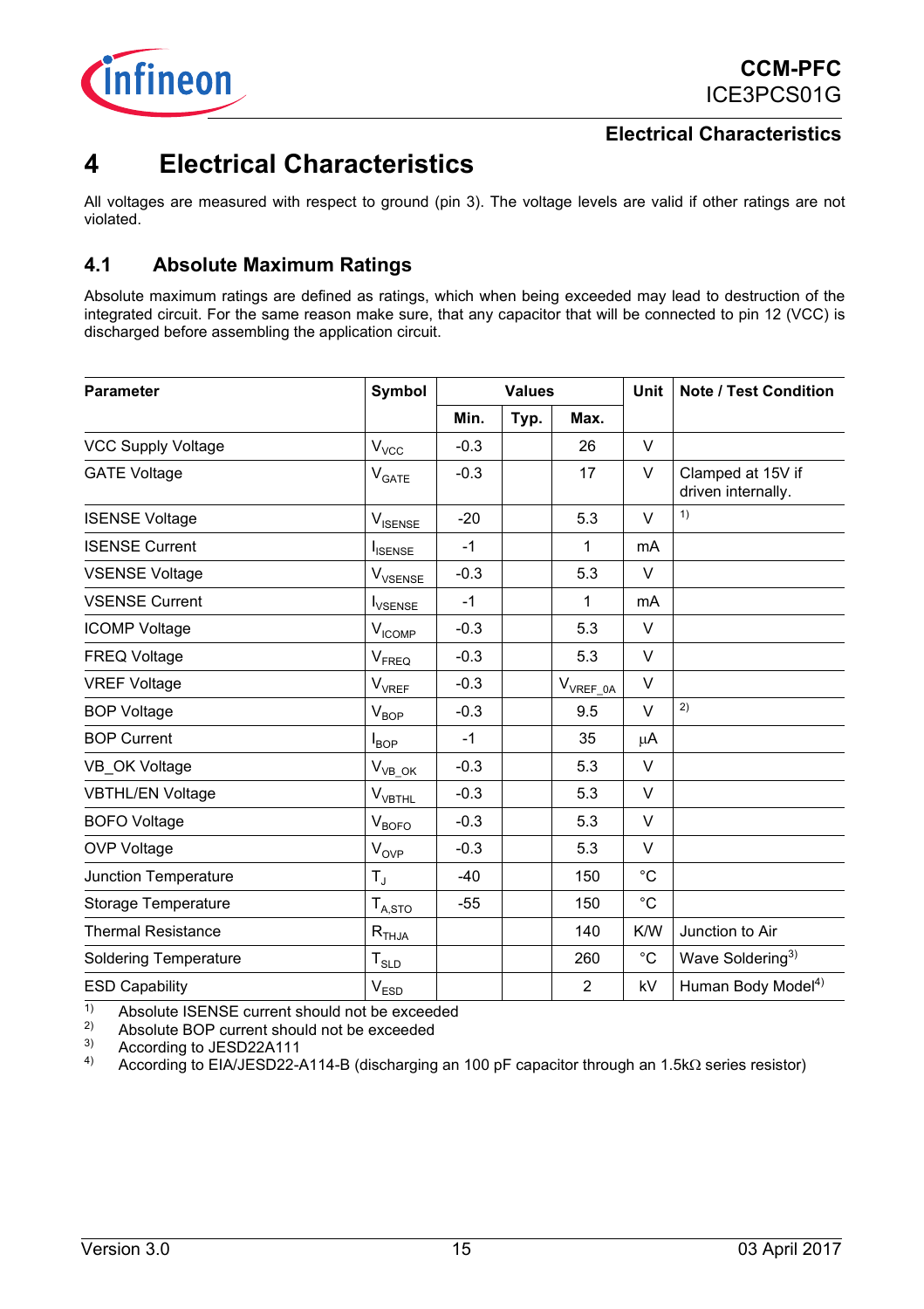

### <span id="page-15-0"></span>**4.2 Operating Range**

*Note: Within the operating range the IC operates as described in the functional description.*

| Parameter                 | Symbol           | <b>Values</b> |      |      | Unit | <b>Note / Test Condition</b> |
|---------------------------|------------------|---------------|------|------|------|------------------------------|
|                           |                  | Min.          | Typ. | Max. |      |                              |
| VCC Supply Voltage @ 25°C | $V_{\text{VCC}}$ | $V_{VCC,OFF}$ |      | 25   |      | T.=25°C                      |
| Junction Temperature      |                  | $-25$         |      | 125  | °C   |                              |
| PFC switching frequency   | $F_{\text{PFC}}$ | 21            |      | 100  | kHz  |                              |

#### <span id="page-15-1"></span>**4.3 Characteristics**

*Note: The electrical Characteristics involve the spread of values given within the specified supply voltage and junction temperature range TJ from -25 °C to 125 °C. Typical values represent the median values, which* are related to 25 °C. If not otherwise stated, a supply voltage of V<sub>VCC</sub> = 18V, a typical switching frequency *of ffreq=65kHz are assumed and the IC operates in active mode. Furthermore, all voltages are referring to GND if not otherwise mentioned.* 

<span id="page-15-2"></span>

| 4.3.1 |  | <b>Supply Section</b> |
|-------|--|-----------------------|
|-------|--|-----------------------|

| <b>Parameter</b>                                         | Symbol               | <b>Limit Values</b> |      |      | Unit   | <b>Note/Test Condition</b>           |
|----------------------------------------------------------|----------------------|---------------------|------|------|--------|--------------------------------------|
|                                                          |                      | Min.                | Typ. | Max. |        |                                      |
| VCC Turn-On Threshold                                    | $V_{CCon}$           | 11.5                | 12   | 12.9 | $\vee$ |                                      |
| <b>VCC Turn-Off Threshold/</b><br>Under Voltage Lock Out | $V_{CCUVLO}$         | 10.5                | 11.0 | 11.9 | $\vee$ |                                      |
| VCC Turn-On/Off Hysteresis                               | $V_{CChy}$           | 0.7                 | 1    | 1.45 | $\vee$ |                                      |
| <b>Start Up Current</b><br>Before V <sub>CCon</sub>      | $I_{CCstat1}$        |                     | 380  | 700  | μA     | $V_{CCon}$ -1.2V                     |
| Start Up Current<br>Before V <sub>CCon</sub>             | $I_{\text{CCstat2}}$ |                     | 1.4  | 2.4  | mA     | $V_{CCon}$ -0.2V                     |
| Operating Current with active GATE                       | $I_{\text{CCHG}}$    |                     | 6.7  | 9    | mA     | $C_1 = 1nF$                          |
| Operating Current during Standby                         | $I_{CCStdby}$        |                     | 3.5  | 4.7  | mA     | $V_{VSENSE}$ = 0.4V<br>$VICOMP = 4V$ |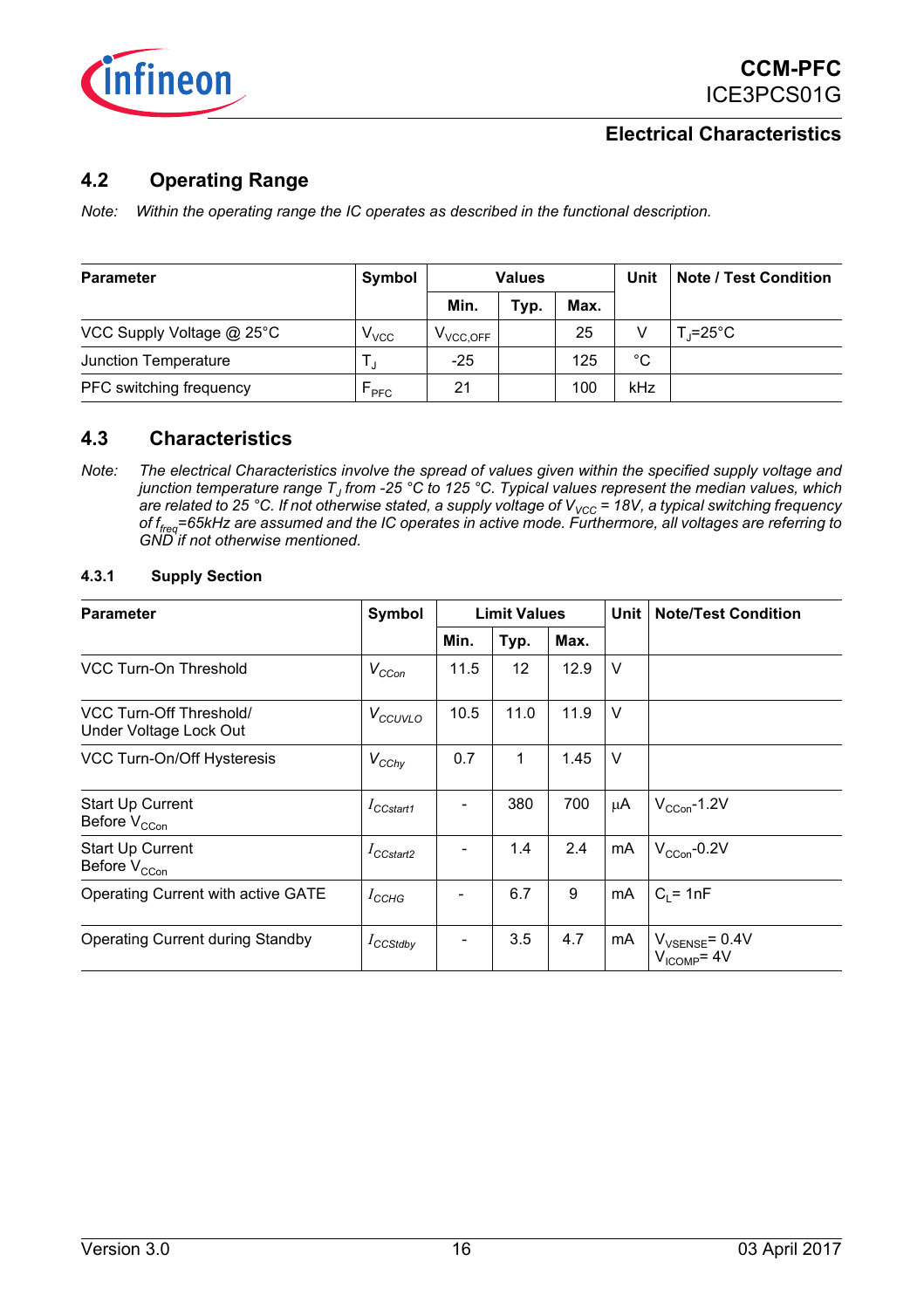

#### <span id="page-16-0"></span>**4.3.2 Variable Frequency Section**

| Parameter                     | Symbol                | <b>Limit Values</b> |      | Unit |     | <b>Test Condition</b>                                   |
|-------------------------------|-----------------------|---------------------|------|------|-----|---------------------------------------------------------|
|                               |                       | Min.                | Typ. | Max. |     |                                                         |
| Switching Frequency (Typical) | $F_{\mathsf{SWnom}}$  | 62.5                | 65   | 67.5 | kHz | $R5 = 67k\Omega$                                        |
| Switching Frequency (Min.)    | $F_{\mathsf{SWmin}}$  |                     | 21   | ۰    | kHz | $R5 = 212k\Omega$                                       |
| Switching Frequency (Max.)    | $F_{\mathcal{SWmax}}$ |                     | 100  | ٠    | kHz | $R5 = 43k\Omega$                                        |
| Voltage at FREQ pin           | $V_{\textsf{FREQ}}$   |                     | 1    | ۰    | v   |                                                         |
| Max. Duty Cycle               | Dmax                  | 93                  | 95   | 98.5 | %   | $f_{SW} = f_{SWnom}$<br>$(R_{\text{FRFO}} = 67k\Omega)$ |

#### <span id="page-16-1"></span>**4.3.3 PWM Section**

| Parameter       | Symbol     | <b>Limit Values</b> |      |      | Unit          | <b>Test Condition</b>                                                 |
|-----------------|------------|---------------------|------|------|---------------|-----------------------------------------------------------------------|
|                 |            | Min.                | Typ. | Max. |               |                                                                       |
| Min. Duty Cycle | $D_{MIN}$  |                     |      | 0    | $\frac{0}{0}$ | $V_{VSENSE}$ = 2.5V<br>$V_{ICOMP}$ = 4.3V                             |
| Min. Off Time   | $1$ OFFMIN | 310                 | 600  | 920  | ns            | $V_{VSENSE}$ = 2.5V<br>$V_{\text{ISENSE}}$ = 0V<br>$(R5 = 67k\Omega)$ |

#### <span id="page-16-2"></span>**4.3.4 External Synchronization**

| <b>Parameter</b>                                                                             | Symbol                        | <b>Values</b> |      |      | Unit | <b>Note / Test Condition</b> |
|----------------------------------------------------------------------------------------------|-------------------------------|---------------|------|------|------|------------------------------|
|                                                                                              |                               | Min.          | Typ. | Max. |      |                              |
| Detection threshold of external clock                                                        | $V_{thr EXT}$                 |               | 2.5  |      | V    |                              |
| Synchronization range                                                                        | EXT range                     | 50            |      | 100  | kHz  |                              |
| Synchronization frequency ratio                                                              | $f_{\sf FXT}$ : $f_{\sf PFC}$ |               | 1:1  |      |      |                              |
| propagation delay from rising edge of<br>external clock to falling edge of PFC<br>gate drive | $I$ FXT2GATE                  |               |      | 500  | ns   | $f_{\text{FXT}}$ =65kHz      |
| Allowable external duty on time                                                              | $\overline{P}$ D on           | 10            |      | 70   | %    |                              |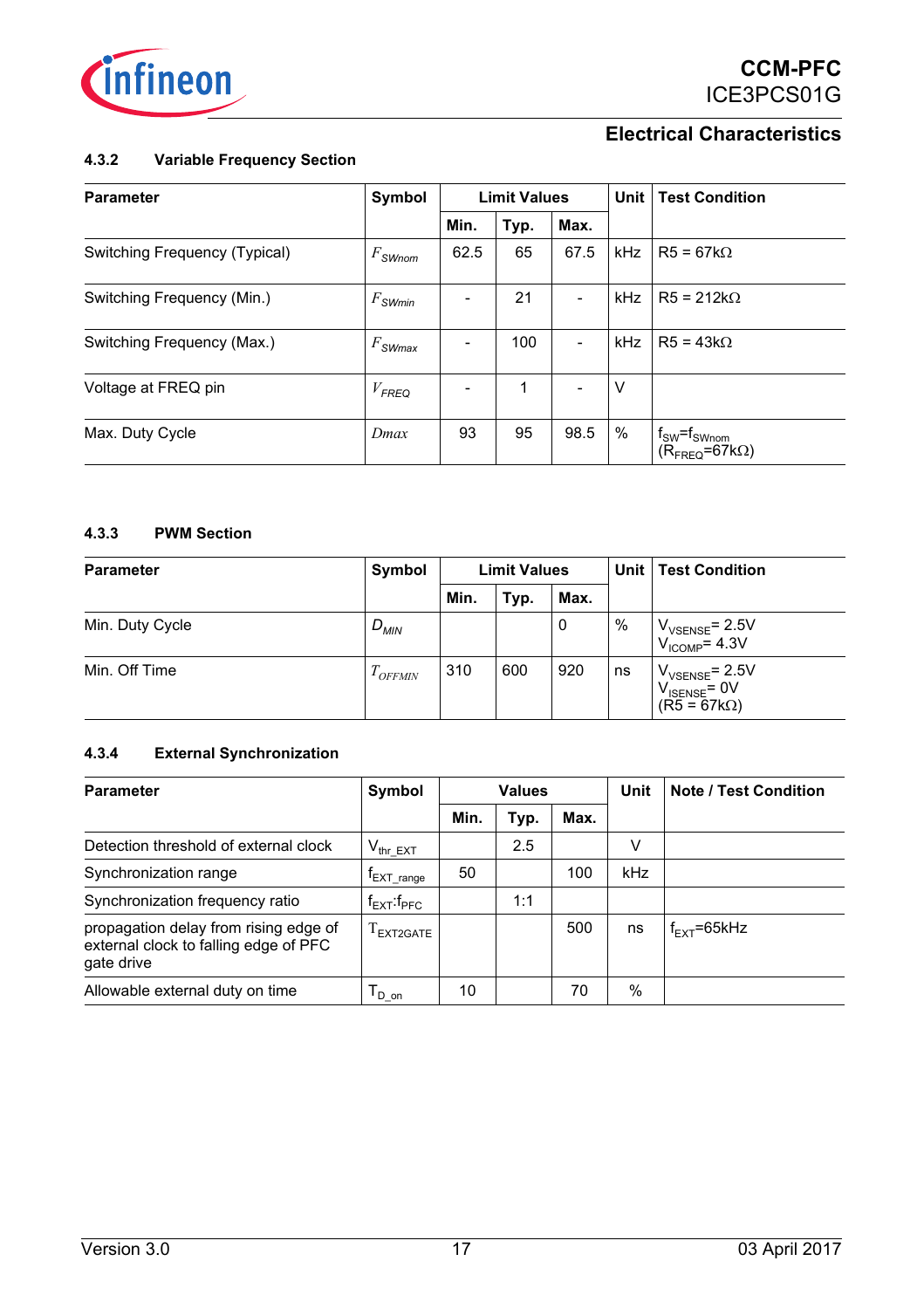

#### <span id="page-17-0"></span>**4.3.5 PFC Brownout Protection Section**

| <b>Parameter</b>                                   | Symbol             |        | <b>Values</b> |      |    | <b>Note / Test Condition</b> |
|----------------------------------------------------|--------------------|--------|---------------|------|----|------------------------------|
|                                                    |                    | Min.   | Typ.          | Max. |    |                              |
| Input Brownout Protection High to Low<br>Threshold | $V_{BOP H2L}$      | 0.98   |               | 1.02 | V  |                              |
| Input Brownout Protection Low to High<br>Threshold | $\rm V_{BOP\_L2H}$ | 1.2    | 1.25          | 1.3  | ν  |                              |
| Blanking time for BOP turn on                      | BOPon              |        | 20            |      | μS |                              |
| Input Brownout Protection BOP Bias<br>Current      | <b>BOP</b>         | $-0.5$ | ۰             | 0.5  | μA | $V_{\text{BOP}}$ =1.25V      |

#### <span id="page-17-1"></span>**4.3.6 System Protection Section**

| <b>Parameter</b>                                       | Symbol                        |        | <b>Values</b> |        | Unit   | <b>Note / Test Condition</b>   |
|--------------------------------------------------------|-------------------------------|--------|---------------|--------|--------|--------------------------------|
|                                                        |                               | Min.   | Typ.          | Max.   |        |                                |
| Over Voltage Protection (OVP1) Low to<br>High          | $V_{\text{OVP1}\_\text{L2H}}$ | 2.65   | 2.7           | 2.77   | $\vee$ | 108% V <sub>BULKRated</sub>    |
| Over Voltage Protection (OVP1) High to<br>Low          | $V_{\text{OVP1\_H2L}}$        | 2.45   | 2.5           | 2.55   | $\vee$ |                                |
| Over Voltage Protection (OVP1)<br><b>Hysteresis</b>    | $V_{OVP1\_HYS}$               | 150    | 200           | 270    | mV     |                                |
| Blanking time for OVP1                                 | $T_{\rm OVP1}$                |        | 12            |        | μS     |                                |
| Over Voltage Protection (OVP2) Low to<br>High          | $V_{\text{OVP2}\_\text{L2H}}$ | 2.45   | 2.5           | 2.55   | $\vee$ |                                |
| Over Voltage Protection (OVP2) High to<br>Low          | OVP2 H <sub>2L</sub>          | 2.25   | 2.3           | 2.35   | $\vee$ |                                |
| Blanking time for OVP2                                 | $T_{\text{OVP2}}$             |        | 12            |        | μS     |                                |
| OVP2 mode detection threshold                          | $V_{\text{OVP2\_mode}}$       |        | 0.5           |        | $\vee$ | comparator at VBTHL pin        |
| Current source for OVP2 mode<br>detection <sup>1</sup> | OVP2 mode                     | 4      | 5             | 6      | μA     | current source at VBTHL<br>pin |
| Peak Current Limitation (PCL) ISENSE<br>Threshold      | $V_{PCL}$                     | $-180$ | $-200$        | $-220$ | mV     |                                |
| Blanking time for PCL turn on                          | $T_{\text{PCLon}}$            |        | 200           |        | ns     |                                |

<sup>1)</sup> The parameter is not subject to production test - verified by design/characterization

### <span id="page-17-2"></span>**4.3.7 Internal Voltage Reference**

| Parameter                | Symbol                | <b>Values</b> |      |      |    | Unit   Note / Test Condition                             |
|--------------------------|-----------------------|---------------|------|------|----|----------------------------------------------------------|
|                          |                       | Min.          | Typ. | Max. |    |                                                          |
| Output Reference Voltage | V <sub>VREF 0A</sub>  | 4.9           | 5    | 5.1  |    | $I_{VRFF}$ =0mA                                          |
| Load Regulation          | $\Delta V_{VREF}$ 5mA |               |      | 50   | mV | $\overline{\phantom{a}}$ $I_{VREF}$ = -5mA <sup>1)</sup> |
| Line Regulation          | $\Delta V_{VREF VCC}$ |               |      | 25   | mV | $\Delta V_{CC}$ =3V                                      |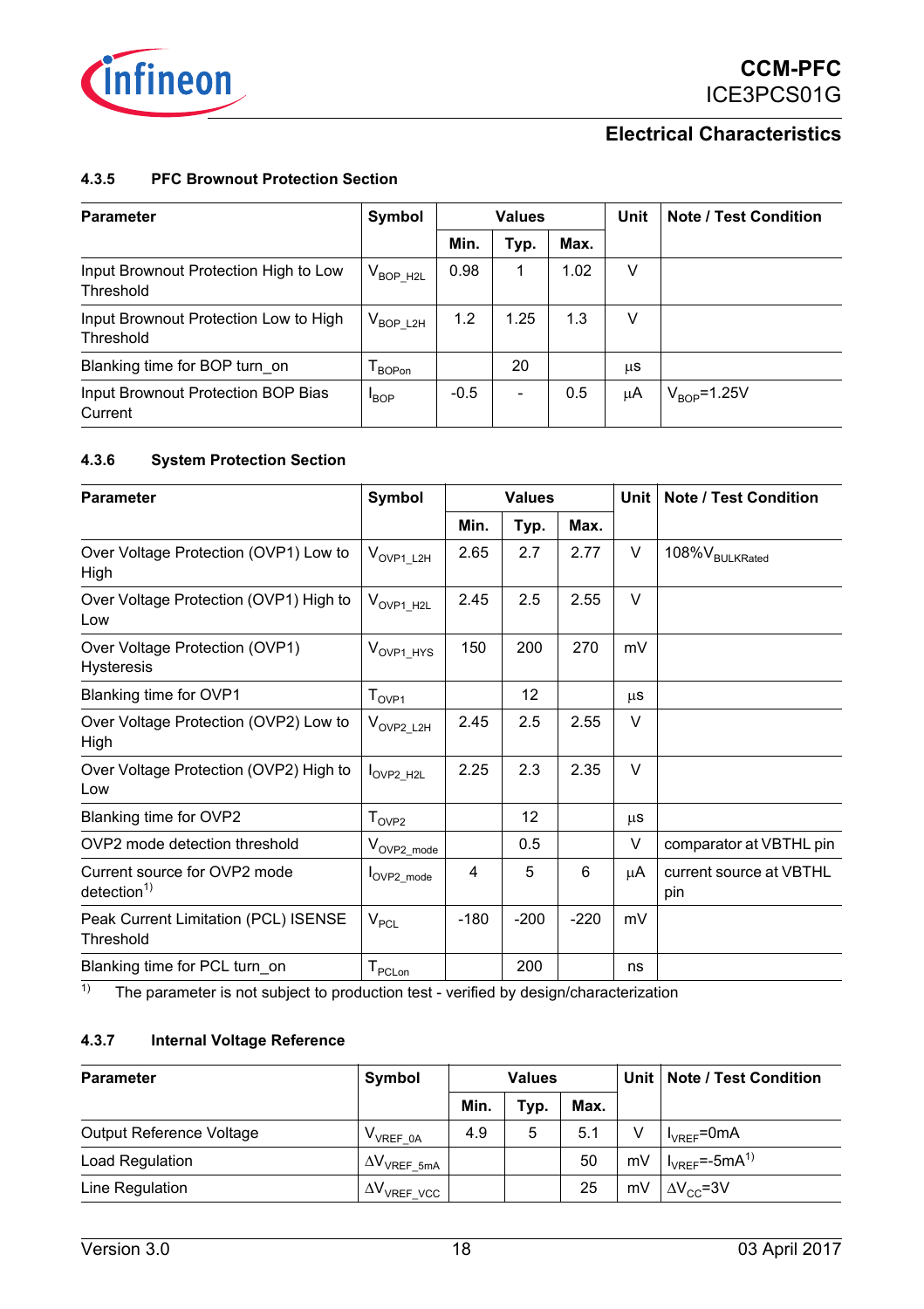

| <b>Parameter</b>             | Symbol                        | <b>Values</b> |      |      |    | Unit   Note / Test Condition |
|------------------------------|-------------------------------|---------------|------|------|----|------------------------------|
|                              |                               | Min.          | Typ. | Max. |    |                              |
| Maximum Source Current       | <b>VRFF</b>                   | -6            |      |      | mA |                              |
| <b>Temperature Stability</b> | $\Delta\rm{V_{VREF\_temp}}$ i |               | 1.0  |      | %  |                              |
| <b>Total Variation</b>       | V <sub>VREF</sub> total       | 4.85          |      | 5.2  |    | Line, Load, Temperature      |

 $1)$  Maximum pulling current depends on the maximum operating junction temperature

#### <span id="page-18-0"></span>**4.3.8 Boost Follower Section**

| Parameter                        | Symbol                   | <b>Values</b> |      |      | Unit      | <b>Note / Test Condition</b> |
|----------------------------------|--------------------------|---------------|------|------|-----------|------------------------------|
|                                  |                          | Min.          | Typ. | Max. |           |                              |
| <b>BOFO</b> threshold            | $V_{\text{BOFO}}$        | 0.47          | 0.5  | 0.53 | v         |                              |
| <b>BOFO</b> hysteresis resistor  | $R_{\mathsf{BOFO\_hys}}$ | 240           | 300  | 360  | $k\Omega$ |                              |
| Blanking time for BOFO on        | <b>BOFO L2H</b>          |               | 32   |      | ms        |                              |
| Blanking time for BOFO off       | BOFO H2L                 |               | 4    |      | ms        |                              |
| High line detection threshold    | $V_{LD_H}$               | 2.46          | 2.5  | 2.56 | $\vee$    |                              |
| Low line detection threshold     | $V_{LD\_L}$              | 2.25          | 2.3  | 2.35 | v         |                              |
| Blanking time for line detection | $T_{\text{LD}}$          |               | 32   |      | μS        |                              |
| Current source for low step      | <b>BOFO</b>              | 18.7          | 20   | 21   | μA        |                              |

#### <span id="page-18-1"></span>**4.3.9 Bulk Voltage Good Section**

| <b>Parameter</b>                   | Symbol                |          | <b>Values</b>         |      | Unit | <b>Note / Test Condition</b> |
|------------------------------------|-----------------------|----------|-----------------------|------|------|------------------------------|
|                                    |                       | Min.     | Typ.                  | Max. |      |                              |
| VB OK turn-on threshold            | I V <sub>VBOKon</sub> | 2.25     | 2.375                 | 2.5  | v    | sensed at pin VSENSE         |
| VB OK turn-off threshold           | $\rm V_{VBOKoff}$     |          | V <sub>VBTHL</sub> EN |      | V    | set by pin VBTHL EN          |
| Disable function threshold         | $V_{VBTHL\_EN}$       | 0.45     | 0.5                   | 0.55 | v    |                              |
| Blanking time for disable function | <b>VBTHL EN</b>       |          | 9                     |      | μS   |                              |
| VB OK max source current           | <sup>I</sup> VB OKMax | $-1^{1}$ |                       |      | mA   |                              |

 $\frac{1}{1}$  shared with the max source current of the VREF pin.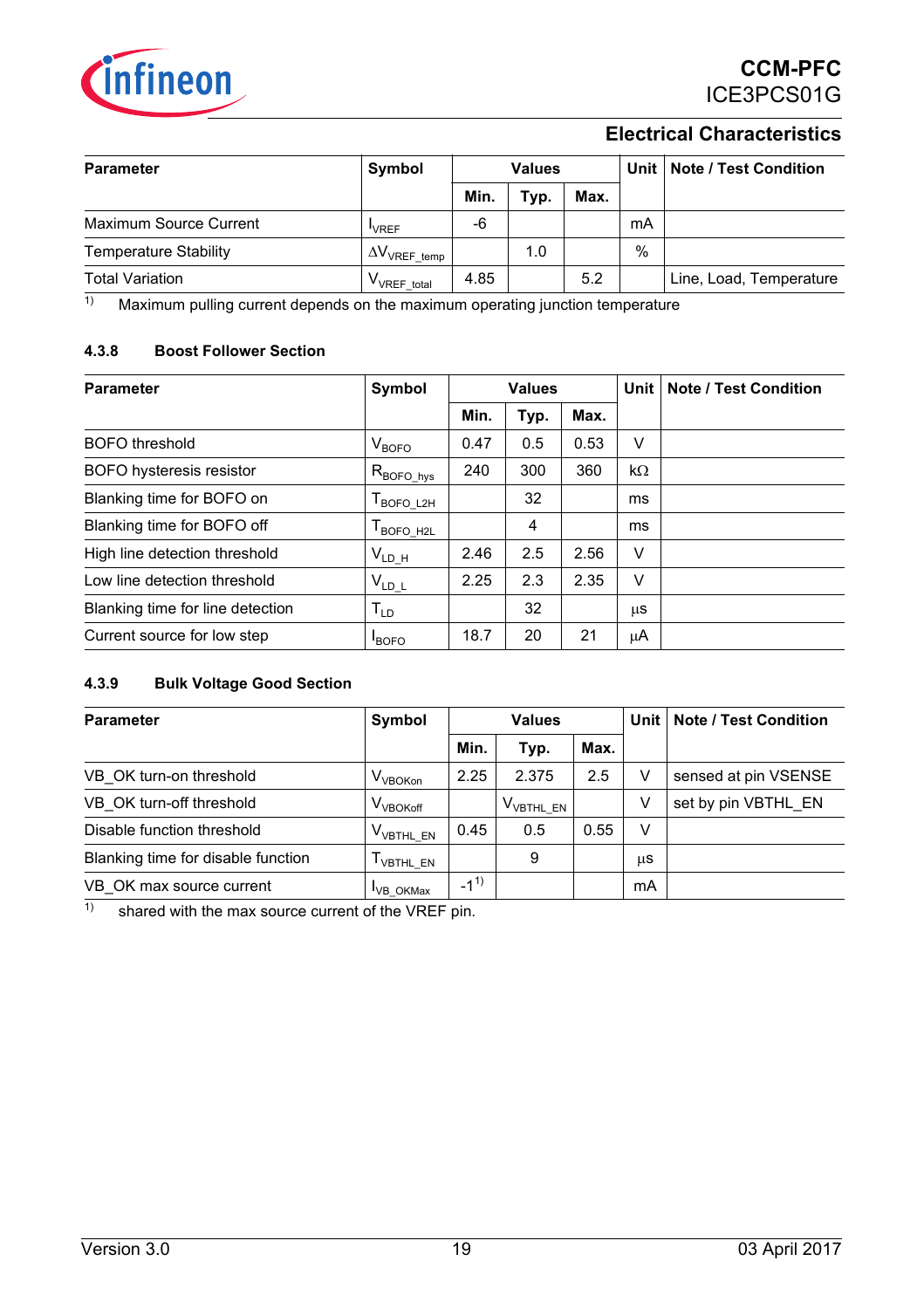

#### <span id="page-19-0"></span>**4.3.10 Current Loop Section**

| <b>Parameter</b>                       | Symbol                | <b>Values</b> |      |      |    | Unit   Note / Test Condition  |
|----------------------------------------|-----------------------|---------------|------|------|----|-------------------------------|
|                                        |                       | Min.          | Typ. | Max. |    |                               |
| OTA6 Transconductance Gain             | $\rm{Gm}_{\rm{OTA6}}$ | 3.5           | 5.0  | 6.35 |    | $MS$ At Temp = $25^{\circ}$ C |
| OTA6 Output Linear Range <sup>1)</sup> | <b>I</b> OTA6         |               | ± 50 |      | μA |                               |
| ICOMP Voltage during OLP               | V <sub>ICOMPF</sub>   | 4.8           | 5.0  | 5.2  |    | $V_{VSENSF}$ = 0.4V           |

 $\overline{11}$  The parameter is not subject to production test - verified by design/characterization

#### <span id="page-19-1"></span>**4.3.11 Voltage Loop Section**

| <b>Parameter</b>                               | Symbol        | <b>Values</b> |      |      | Unit | <b>Note / Test Condition</b> |
|------------------------------------------------|---------------|---------------|------|------|------|------------------------------|
|                                                |               | Min.          | Typ. | Max. |      |                              |
| <b>Trimmed Reference Voltage</b>               | $V_{VSRFF}$   | 2.47          | 2.5  | 2.53 | V    | ±1.2%                        |
| Open Loop Protection (OLP) VSENSE<br>Threshold | $V_{VS, OLP}$ | 0.45          | 0.5  | 0.55 | ٧    |                              |
| <b>VSENSE Input Bias Current</b>               | <b>VSENSE</b> | -1            |      |      | μA   | $V_{VSENSE}$ = 2.5V          |

#### <span id="page-19-2"></span>**4.3.12 Driver Section**

| <b>Parameter</b>         | Symbol                             |        | <b>Values</b> |      |        | <b>Note / Test Condition</b>                                       |
|--------------------------|------------------------------------|--------|---------------|------|--------|--------------------------------------------------------------------|
|                          |                                    | Min.   | Typ.          | Max. |        |                                                                    |
| <b>GATE Low Voltage</b>  | ${\rm V}_{\scriptsize{\sf GATEL}}$ |        |               | 1.2  | V      | $V_{\text{CC}} = 10V$<br>$I_{\text{GATE}} = 5 \text{ mA}$          |
|                          |                                    |        | 0.4           | ٠    | V      | $I_{GATE} = 0 A$                                                   |
|                          |                                    | -      | ۰             | 1.4  | $\vee$ | $I_{\text{GATE}}$ = 20 mA                                          |
|                          |                                    | $-0.2$ | 0.8           | ۰    | $\vee$ | $I_{GATE}$ = -20 mA                                                |
| <b>GATE High Voltage</b> | V <sub>GATEH</sub>                 | ۰      | 15            | ٠    | $\vee$ | $V_{CC}$ = 25V<br>$C_1$ = 1nF                                      |
|                          |                                    | ۰      | 12.4          | ۰    | $\vee$ | $V_{\text{CC}}$ = 15V<br>$C_1 = 1nF$                               |
|                          |                                    | 8.0    |               |      | V      | $V_{\text{CC}} = V_{\text{VCCoff}} + 0.2V$<br>C <sub>L</sub> = 1nF |

### <span id="page-19-3"></span>**4.3.13 Gate Drive Section**

| Parameter             | Symbol    | <b>Values</b>            |      |                          |    | Unit   Note / Test Condition                                                                                           |
|-----------------------|-----------|--------------------------|------|--------------------------|----|------------------------------------------------------------------------------------------------------------------------|
|                       |           | Min.                     | Typ. | Max.                     |    |                                                                                                                        |
| <b>GATE Rise Time</b> | $\iota_r$ | $\overline{\phantom{a}}$ | 30   | $\overline{\phantom{a}}$ | ns | $\begin{array}{c} V_{\text{Gate}} = 20\% \text{ - } 80\% \\ V_{\text{GATEH}} \ C_{\text{L}} = 1 \text{nF} \end{array}$ |
| <b>GATE Fall Time</b> | $\iota$   | $\overline{\phantom{a}}$ | 25   | $\overline{\phantom{a}}$ | ns | $V_{\text{Gate}} = 80\% - 20\%$<br>$V_{\text{GATEH}} C_{\text{L}} = 1 \text{nF}$                                       |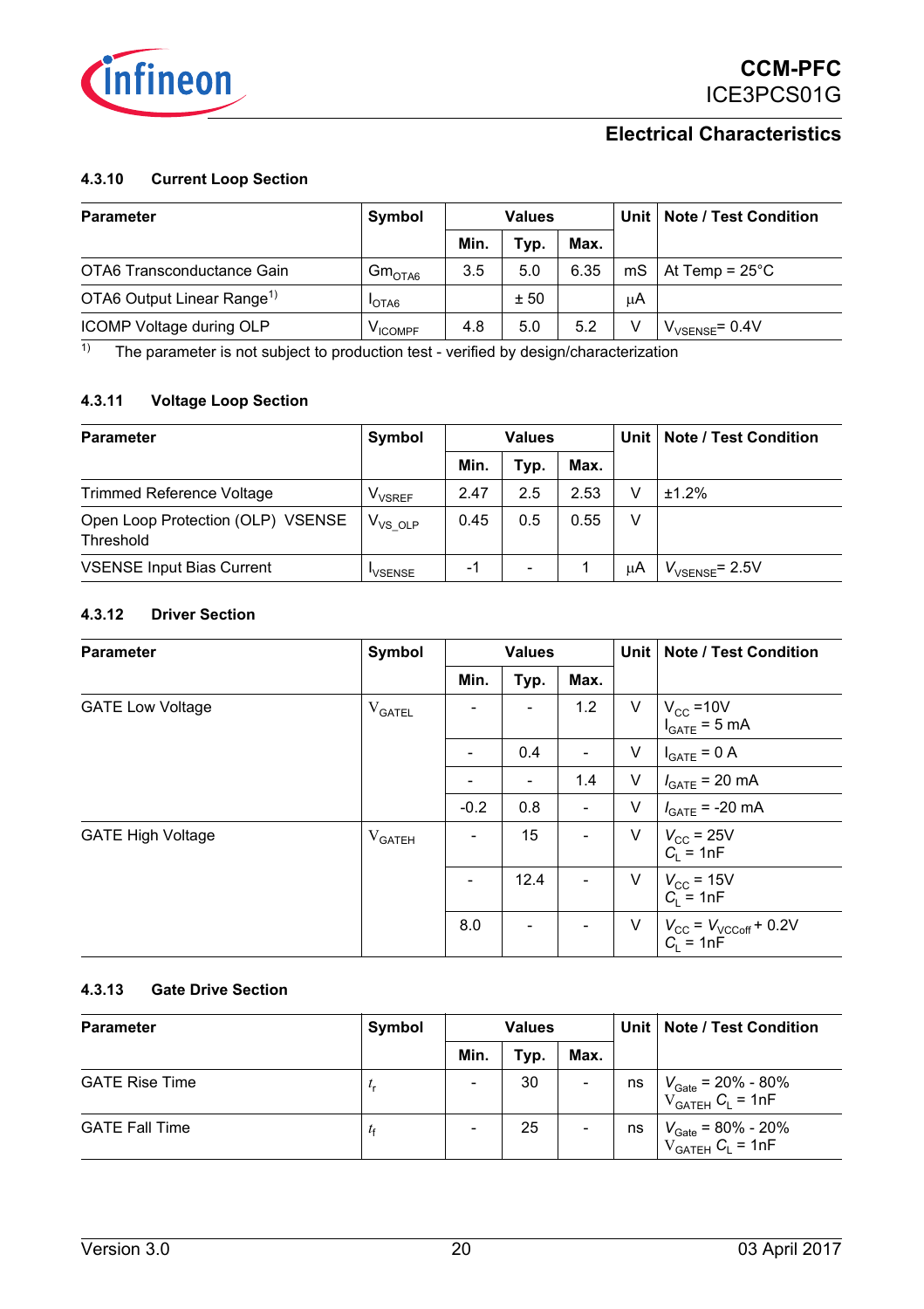

## **Outline Dimension**

## <span id="page-20-0"></span>**5 Outline Dimension**

## **PG-DSO-14 Outline Dimension**



## <span id="page-20-1"></span>**Notes:**

- *1. You can find all of our packages, sorts of packing and others in our Infineon Internet Page "Products": http://www.infineon.com/products.*
- *2. Dimensions in mm.*